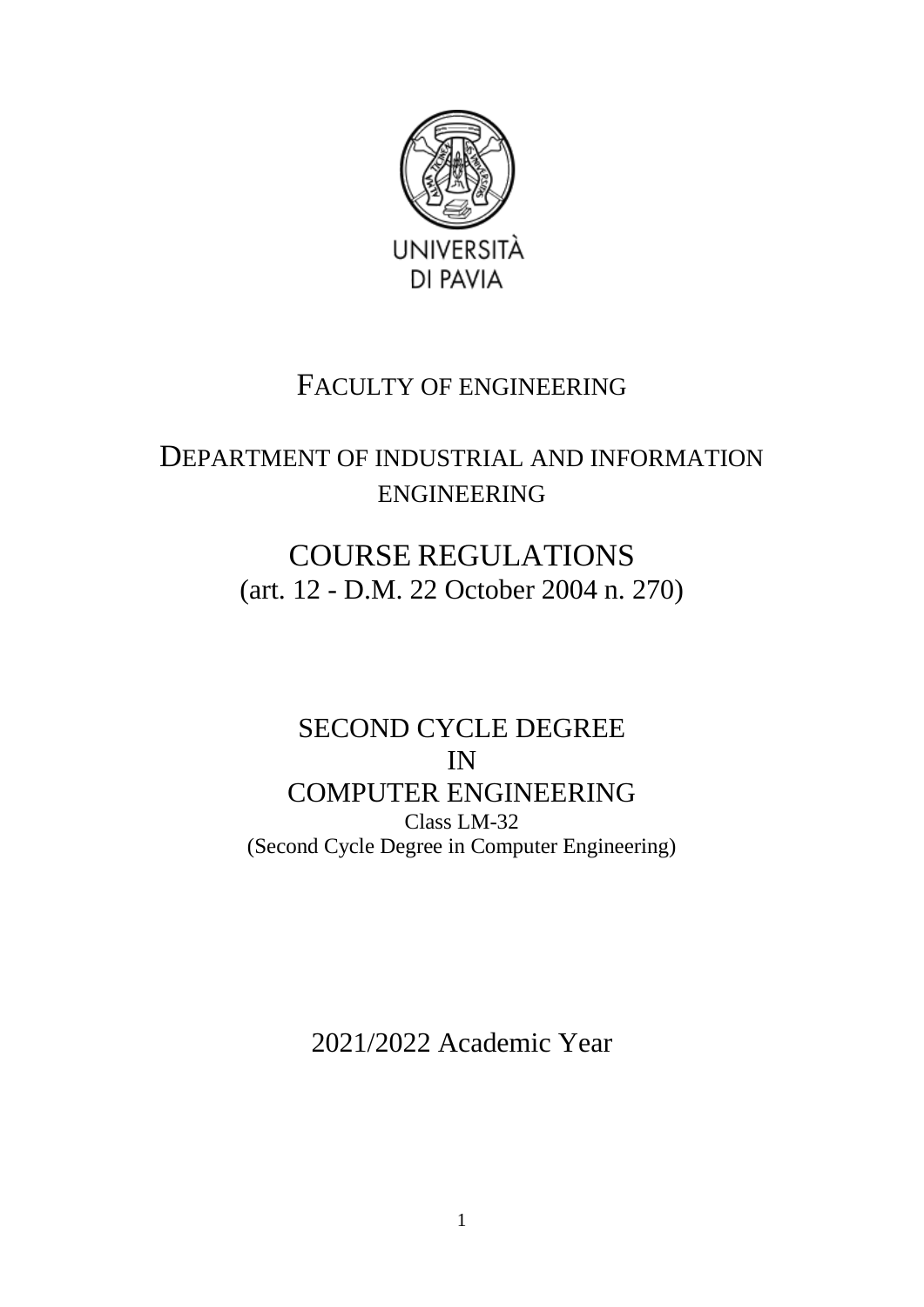| 3<br>ART. 1 - NAME, CLASS, DEPARTMENT AND DURATION<br>$\mathbf{3}$<br><b>ART. 2 - REGULATORY TEXTS</b><br>$\overline{\mathbf{3}}$<br>ART. 3 - BODY RESPONSIBLE FOR DIDACTIC AND ORGANISATIONAL CO-ORDINATION<br>$\overline{\mathbf{3}}$<br><b>ART. 4 - ADMINISTRATIVE SERVICES</b><br><b>PART TWO - ORGANISATION OF DIDACTIC ACTIVITIES</b><br>4<br>ART. 5 - ANNUAL DEGREE PROGRAMME REPORT<br>$\overline{\mathbf{4}}$<br>$\overline{\mathbf{4}}$<br><b>ART. 6 - ADMISSION REQUIREMENTS</b><br><b>ART. 7 - DIDACTIC ORGANISATION</b><br>6<br>7<br><b>ART. 8 - STUDY PLANS</b><br>8<br><b>ART. 9 - JOINT DEGREE PROGRAMMES</b><br>8<br>ART. 10 - ATTENDANCE AND CURRICULAR PRE-REQUISITES<br>8<br><b>ART. 11 - STUDENT ELECTIVE ACTIVITIES</b><br>8<br><b>ART. 12 - INTERNSHIPS AND PLACEMENTS</b><br>8<br><b>ART. 13 - EXAMINATIONS AND END-OF-COURSE ASSESSMENTS</b> |
|-----------------------------------------------------------------------------------------------------------------------------------------------------------------------------------------------------------------------------------------------------------------------------------------------------------------------------------------------------------------------------------------------------------------------------------------------------------------------------------------------------------------------------------------------------------------------------------------------------------------------------------------------------------------------------------------------------------------------------------------------------------------------------------------------------------------------------------------------------------------------|
|                                                                                                                                                                                                                                                                                                                                                                                                                                                                                                                                                                                                                                                                                                                                                                                                                                                                       |
|                                                                                                                                                                                                                                                                                                                                                                                                                                                                                                                                                                                                                                                                                                                                                                                                                                                                       |
|                                                                                                                                                                                                                                                                                                                                                                                                                                                                                                                                                                                                                                                                                                                                                                                                                                                                       |
|                                                                                                                                                                                                                                                                                                                                                                                                                                                                                                                                                                                                                                                                                                                                                                                                                                                                       |
|                                                                                                                                                                                                                                                                                                                                                                                                                                                                                                                                                                                                                                                                                                                                                                                                                                                                       |
|                                                                                                                                                                                                                                                                                                                                                                                                                                                                                                                                                                                                                                                                                                                                                                                                                                                                       |
|                                                                                                                                                                                                                                                                                                                                                                                                                                                                                                                                                                                                                                                                                                                                                                                                                                                                       |
|                                                                                                                                                                                                                                                                                                                                                                                                                                                                                                                                                                                                                                                                                                                                                                                                                                                                       |
|                                                                                                                                                                                                                                                                                                                                                                                                                                                                                                                                                                                                                                                                                                                                                                                                                                                                       |
|                                                                                                                                                                                                                                                                                                                                                                                                                                                                                                                                                                                                                                                                                                                                                                                                                                                                       |
|                                                                                                                                                                                                                                                                                                                                                                                                                                                                                                                                                                                                                                                                                                                                                                                                                                                                       |
|                                                                                                                                                                                                                                                                                                                                                                                                                                                                                                                                                                                                                                                                                                                                                                                                                                                                       |
|                                                                                                                                                                                                                                                                                                                                                                                                                                                                                                                                                                                                                                                                                                                                                                                                                                                                       |
|                                                                                                                                                                                                                                                                                                                                                                                                                                                                                                                                                                                                                                                                                                                                                                                                                                                                       |
| 10<br>ART. 14 - FINAL EXAMINATION AND AWARDING OF DEGREE                                                                                                                                                                                                                                                                                                                                                                                                                                                                                                                                                                                                                                                                                                                                                                                                              |
| <b>PART THREE - PROVISIONS REGARDING STUDENTS' COURSE OF STUDY</b><br>12                                                                                                                                                                                                                                                                                                                                                                                                                                                                                                                                                                                                                                                                                                                                                                                              |
| ART. 15 - CRITERIA FOR THE RECOGNITION OF DULY-CERTIFIED EXTRA UNIVERSITY                                                                                                                                                                                                                                                                                                                                                                                                                                                                                                                                                                                                                                                                                                                                                                                             |
| 12<br><b>KNOWLEDGE AND SKILLS</b>                                                                                                                                                                                                                                                                                                                                                                                                                                                                                                                                                                                                                                                                                                                                                                                                                                     |
| ART. 16 - CRITERIA FOR RECOGNITION OF CREDITS EARNED<br>13                                                                                                                                                                                                                                                                                                                                                                                                                                                                                                                                                                                                                                                                                                                                                                                                            |
| ART. 17 - CRITERIA FOR RECOGNITION OF EDUCATIONAL ACTIVITIES UNDERTAKEN AT                                                                                                                                                                                                                                                                                                                                                                                                                                                                                                                                                                                                                                                                                                                                                                                            |
| <b>FOREIGN INSTITUTIONS</b><br>13                                                                                                                                                                                                                                                                                                                                                                                                                                                                                                                                                                                                                                                                                                                                                                                                                                     |
| ART. 18 - ADMISSION TO SUBSEQUENT YEARS<br>14                                                                                                                                                                                                                                                                                                                                                                                                                                                                                                                                                                                                                                                                                                                                                                                                                         |
| 14<br><b>ART. 19 - CERTIFICATIONS</b>                                                                                                                                                                                                                                                                                                                                                                                                                                                                                                                                                                                                                                                                                                                                                                                                                                 |

Appendix n. 1 – Study plan Appendix n. 2 – List of curricular pre-requisites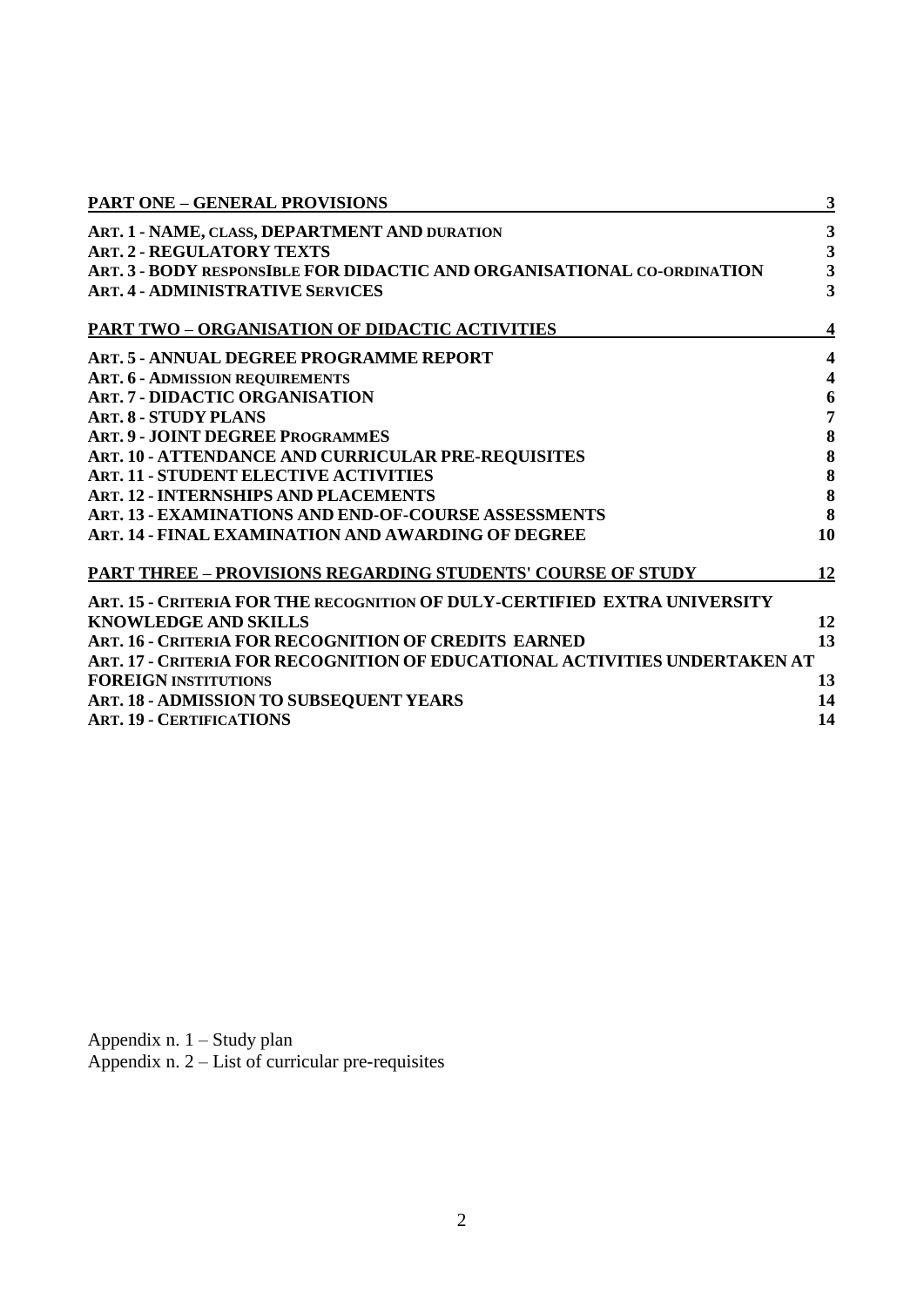#### **PART ONE – GENERAL PROVISIONS**

#### **Art. 1 - Name, class, department and duration**

- 1. The Masters degree course (C.d.L.M.) in Computer Engineering, initiated by the Department of Industrial and Information Engineering and co-ordinated by the University of Pavia's Faculty of Engineering, is part of the LM-32 class of the Masters degree courses in Computer Engineering provided for by Ministerial Decree of 16 March 2007.
- 2. The Masters degree course duration is two years.

#### **Art. 2 – Regulatory texts**

- 1. In accordance with the freedom of teaching and the rights/obligations of teaching staff and students, the organisation of the teaching and the execution of the educational activities foreseen for the degree course in Computer Engineering are governed by the present Regulations, the University of Pavia Statute, the University General Regulations, the University Course Regulations, Student Regulations, Regulations for part-time student enrolment, Regulations for the composition and functioning of the Teaching Council, the Department of Industrial and Information Engineering Regulations and by the Faculty of Engineering Regulations.
- 2. The regulations detailed in the previous paragraph are published on the university website at the following addresses:
	- https://web.unipv.it/ateneo/statuto-regolamenti/
	- http://ecb.unipv.it/dipartimento/REGOLAMENTO\_DIII.pdf
	- http://webing.unipv.eu/wp-content/uploads/2020/03/Regolamento\_Ingegneria\_2018-1.pdf
- 3. Regarding all matters not explicitly provided for in the present Regulations, prevailing laws will apply.

#### **Art. 3 - Body responsible for didactic and organisational co-ordination**

- 1. In compliance with the competences and criteria established by the Statute and Regulations detailed in art. 2, the body responsible for the degree course is the Department of Industrial and Information Engineering that has delegated the Faculty of Engineering the responsibility for didactic co-ordination, pursuant to art. 25 and 26 of the Statute. The Information Engineering Academic Advisory Board, hereafter referred to as 'Board', is responsible for the didactic and organisational co-ordination of the degree course, in compliance with the Department and Faculty competences and indications mentioned above, with particular reference to that detailed in art.4 regarding the composition and functioning of Academic Advisory Board.
- 2. The Faculty president, Department Director, President of the Academic Advisory Board, the degree course co-ordinator, the list of members of the Quality Supervision Board and the list of members of the Review Commission, are published on the Faculty of Engineering website [\(http://webing.unipv.eu/governance/](http://webing.unipv.eu/governance/)).

#### **Art. 4 – Administrative services**

- 1. The administrative services provided for the degree course are:
	- The Student Administration Office, which manages all administrative affairs during the student's university career, from entry to graduation. This includes enrolment, transfers, fees, validation of qualifications and student mobility. The offices are situated in Via Ferrata 1, Pavia; the website can be consulted at: [https://web.unipv.it/servizi/segreterie](https://web.unipv.it/servizi/segreterie-studenti-e-ufficio-tasse/)[studenti-e-ufficio-tasse/](https://web.unipv.it/servizi/segreterie-studenti-e-ufficio-tasse/)
	- The Orientation Centre (C.OR.) that manages activities and projects to aid students in their choice of university course, provides support throughout students' university career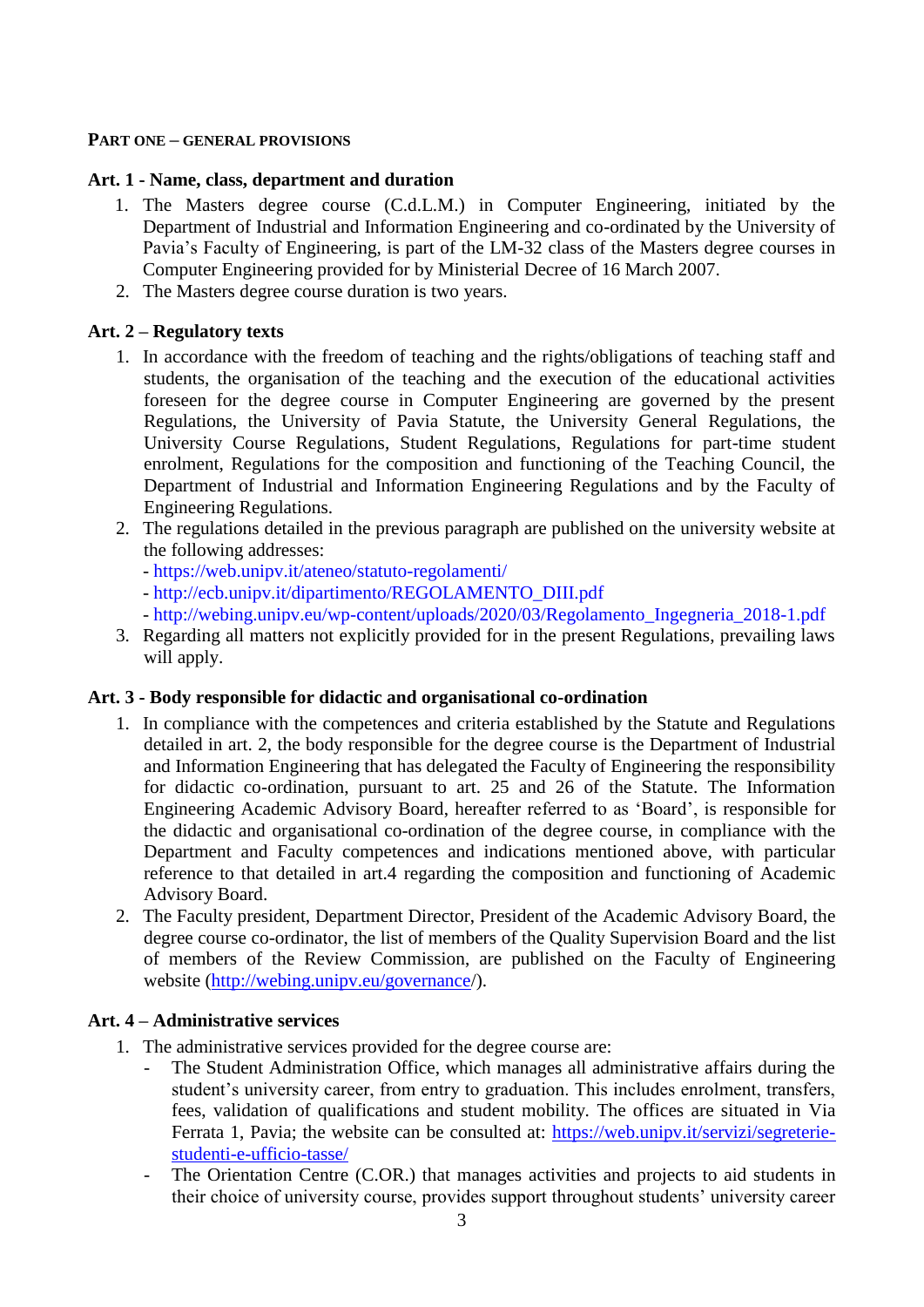and smoothes entry into the workplace. To this end, the Centre organises both individual and group activities, consultancy services and orientation meetings. Their website can be viewed at: http://www-orientamento.unipv.it/

- The Administration office; the website can be consulted at: <http://webing.unipv.eu/home/contacts/>
- The Department of Industrial and Information Engineering Administration Office; the website can be consulted at:<http://iii.unipv.it/index.php?pag=dipartimento/segreteria.html>

#### **PART TWO – ORGANISATION OF DIDACTIC ACTIVITIES**

#### **Art. 5 - The Annual Degree Programme Report**

1. The Annual Degree Programme Report, taken from the Ministerial database, can be consulted at: https://sonl.unipv.it/ava/index.php/2020SUA06415.pdf

#### **Art. 6 – Admission requirements**

#### *A) Requirements*

- 1. Pre-requisites for admission to the Degree Course in Computer Engineering, as specified in subsequent paragraphs, regard the following three aspects:
	- a) qualification held:
	- b) knowledge acquired (curricular requirements);
	- c) personal background.
- 2. Students who ask to switch or transfer to the Degree Course in Computer Engineering, from other University of Pavia second-cycle degree courses, or from other universities, are subject to the same entry criteria as candidates who enrol.

### *B) Qualifications*

4. For admission to the Degree Course in Computer Engineering, students must hold a fiveyear degree (under former Ministerial Decree 509/99) or three-year degree (ex Ministerial Decree 509/99 or ex Ministerial Decree 270/04), a three-year university diploma or a qualification gained overseas and recognised as valid in adherence with current legislation.

### *C) Knowledge acquired*

5. Students making applications must have acquired a minimum of 36 basic university credits (CFUs), through degree courses, university Masters courses or through enrolling for standalone university courses, and 45 CFUs in advanced educational activities related to their specific Scientific Disciplinary Sector (SDS) reported in the table below. Students may selfcertify possession of these pre-requisites.

| <b>Educational</b><br>activity | <b>Scientific-disciplinary sectors</b>                                                                                                                                                 | <b>Minimum</b><br>number of CFUs |
|--------------------------------|----------------------------------------------------------------------------------------------------------------------------------------------------------------------------------------|----------------------------------|
| <b>Basic</b>                   | CHIM/07; FIS/01; FIS/03; INF/01; ING-INF/05; MAT/02; MAT/03; MAT/05;<br>MAT/06; MAT/07; MAT/08; MAT/09; SECS-S/02                                                                      | 36                               |
| Advanced                       | INF/01; ING-IND/13; ING-IND/16; ING-IND/17; ING-IND/31; ING-IND/32; ING-<br>IND/34; ING-IND/35; ING-INF/01; ING-INF/02; ING-INF/03; ING-INF/04; ING-<br>INF/05: ING-INF/06: ING-INF/07 | 45                               |
| <b>Total</b>                   |                                                                                                                                                                                        | 81                               |

6. The Committee appointed by the Board will assess the academic backgrounds of graduates from foreign universities, graduates of five-year degree courses (under former Ministerial Decree 509/99), or other candidates, in order to validate their curricular requirements. assessing any educational activities not clearly defined by SDS and/or number of CFUs.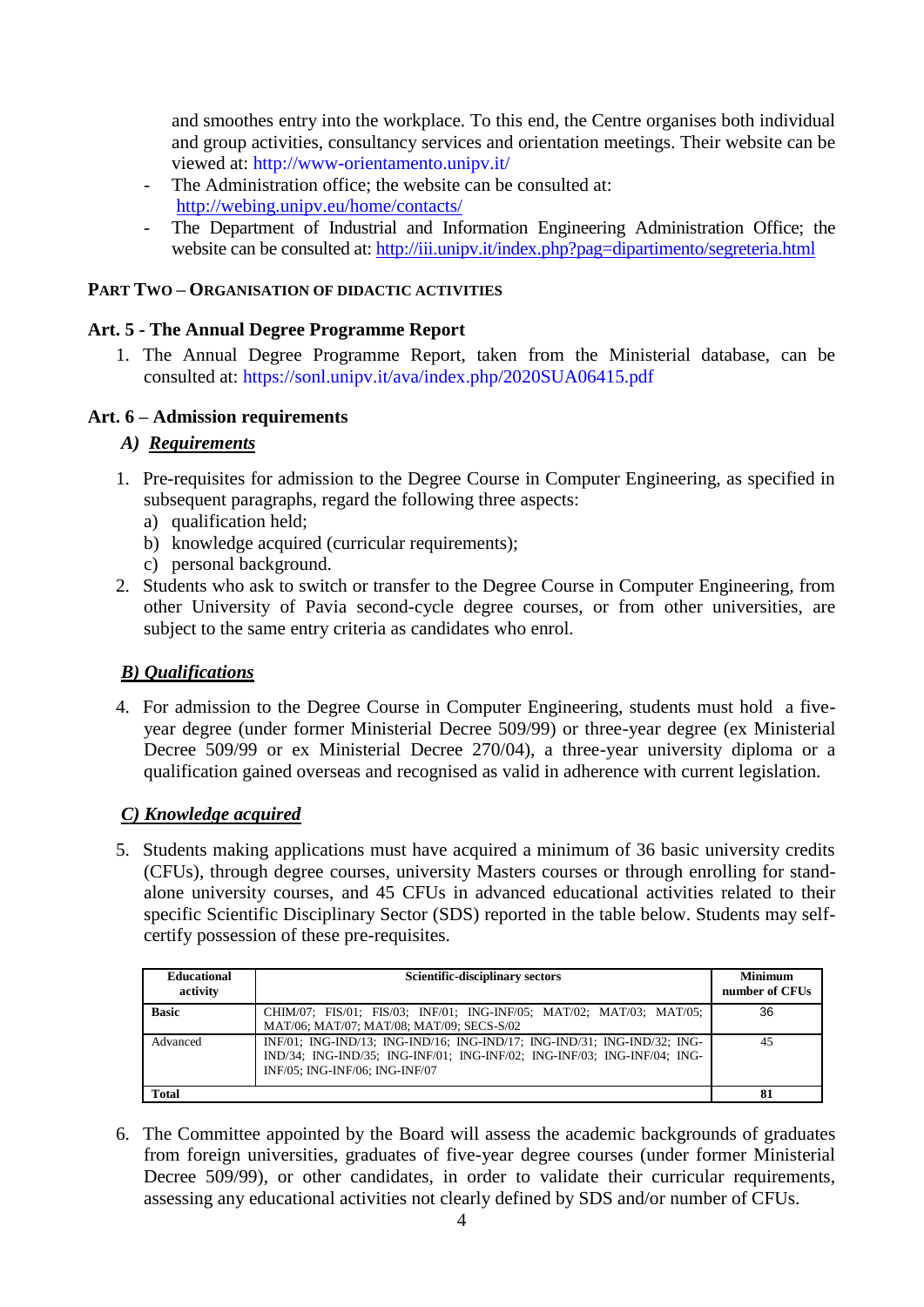7. In order to allow highly skilled and/or motivated graduates whose university backgrounds do not strictly meet the required curricular pre-requisites to be admitted, the Committee appointed by the Board may, having taken into consideration the candidate's achievements (certified by means of documentation to be attached to the application) and, possibly, through interview, evaluate his/her motivations. The Commission may decide, in derogation, that the curricular requirements for admission to the degree course have been met, on the condition that the candidate satisfies the personal preparation criteria detailed in the successive *Adequacy of candidates' personal preparation* section. In such cases, the Commission will produce a report in which it details any eventual deficiencies as well as conditions to which the candidate must conform in the formulation of the study plan, including courses that may not be included in the standard study plan reported in Appendix 2 and up to a maximum of 12 CFUs. In all instances, the prevailing Degree Course Programme will be respected as will the total number of CFUs needed in order to obtain the qualification (120 CFUs).

In cases where the curricular pre-requisites are deemed incompatible with the degree course programme, the Commission indicates the examinations that the candidate should pass, by registering for individual courses, in order to be admitted to the degree course.

8. All candidates who, upon enrolment, fall under the categories detailed in the preceding paragraphs 6 and 7 should contact the Academic Advisory board which, in turn, will refer to the above-mentioned Committee in order to evaluate the educational knowledge acquired in order to be considered for admission to the degree course. This request may be made at any time, even by students who have yet to graduate and who have a three-year study plan already approved at the time of making the evaluation request. The evaluation of curricular requirements also takes into account examinations yet to be taken but included in the final approved study plan. Any eventual modifications to the study will require a new evaluation request to be made.

#### *D) Adequacy of candidates' personal preparation*

- 9. The candidate profile for admission to the second-cycle degree course is reported in the *Requirements* section. Candidates will be deemed to be adequately prepared if they possess:
	- a) Knowledge of English to B2 level on the CEF (Common European Framework).
	- b) A solid grounding in the basics of engineering and as well as good theoretical and practical knowledge in advanced engineering disciplines.
- 10. Knowledge of English to B2 level may be demonstrated when registering through the presentation of one of the certificates listed in art. 19 or by presenting a higher-level certificate. In the absence of a certificate, the knowledge of the English language may be verified by the Committee, the same described in the "Requirement" section, upon documented request by the candidate and it can also be held online. Candidates able to demonstrate that they have passed a 3 CFU-level English examination or an examination held in the English language during their university career do not have to sit the assessment. No certificates are required from students from countries where English is one of the main languages and/or who hold a degree awarded by an institution where the teaching is in English; these students must provide documentation that attests to their status.
- 11. A solid grounding in the basics of engineering and as well as good theoretical and practical knowledge in advanced engineering disciplines will be verified by an assessment held over two sessions: the first in September-October and the second in January-February. Students yet to graduate may participate in the personal preparation assessment provided, when sitting the assessment, they hold at least 150 CFUs. The format and topics covered in the assessment can be consulted at the faculty website [\(http://webing.unipv.eu/enrollment/assessment-test/\).](http://webing.unipv.eu/enrollment/assessment-test/).)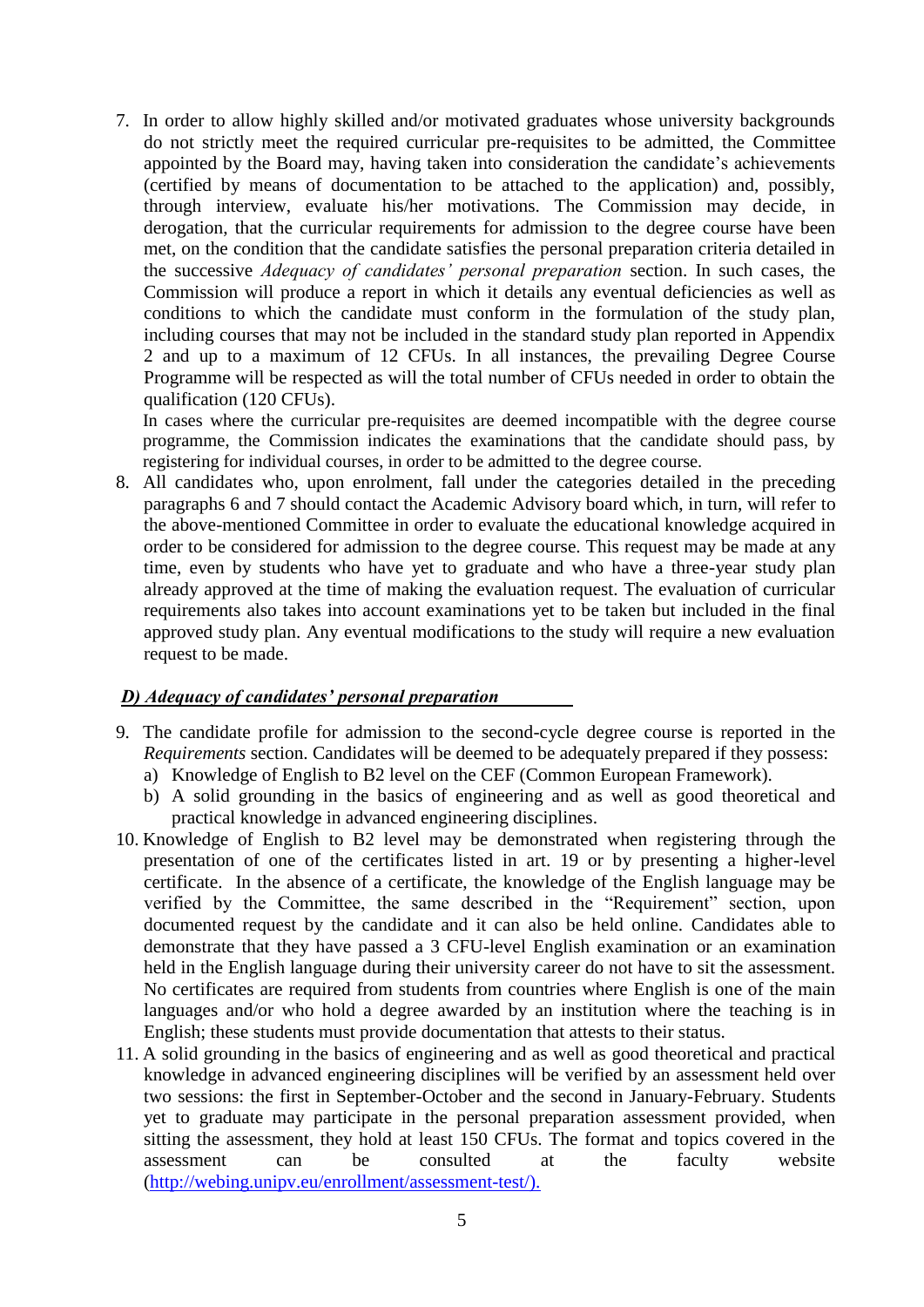- 12. Candidates are considered suitable and exempt from the assessment referred to in the previous paragraph, if his or her degree mark is equal to or greater than 92/110. Candidates yet to graduate and who conditionally enrol (see the subsequent section entitled *Conditional enrolment*), are automatically considered suitable and need not undergo any specific assessment if, when conditionally enrolling, their weighted average mark is greater than or equal to 24/30 (calculated from at least 150 CFUS). If, subsequent to conditionally enrolling under the conditions outlined above the candidate obtains a score lower than 92/110, his/her personal preparation will, nonetheless, be automatically considered satisfactory.
- 13. The result of degrees awarded in a foreign country will be investigated by the Committee appointed by the Board. The Commission will evaluate, on a case-by-case basis, the final degree mark in order to establish its Italian equivalent. Requests for an evaluation of this type must be submitted to the Academic Advisory board.

#### *E) Conditional enrolment*

- 14. Candidates who possess the curricular requirements and whose personal preparation is deemed satisfactory, under the conditions detailed in the preceding *Adequacy of candidates' personal preparation* section but who have not graduated by the usual enrolment date may conditionally enrol on the condition that this was requested within the deadline established by the university governance offices.
- 15. Conditional enrolment allows the student to attend lessons in the first semester but not sit examinations until fully enrolled, that is having graduated and, in any case, within the deadline established by the university governance offices. If the student fails to graduate by within the deadline established by the university governance offices enrolment on the second-cycle degree course will be forfeited and any enrolment fees will be automatically reimbursed, net of the duty stamp fee.
- 16. Candidates, even if not conditionally enrolled but who satisfy all the entry requirements, may enrol within the deadline established by the university governance offices by paying an additional fee.

#### **Art. 7 – Didactic organisation**

- 1. The second-cycle degree course's educational activities allow students to acquire CFUs pursuant to prevailing laws.
- 2. The overall average workload undertaken in a year by a full-time student is usually set at 60 CFUs.
- 3. Each CFU credit corresponds to 25 hours average student workload, of which 50% is reserved to self-study or to other individual educational activities except for educational activities that involve extensive practical exercises or experiments. Didactics is organised into lessons, training exercises and practical activities. The subdivision of the didactics into the three forms described above is established by the course professor on the basis of the CFUs attributed to the course, taking the following values as averages:
	- 1 CFU = 7.5 hours of frontal lessons;
	- 1 CFU = 12.5 hours of training exercises;
	- $-1$  CFU = 22.5 hours of practical activities.
- 4. Practical didactic activities are those that involve a direct physical approach with the subject matter (e.g. laboratory or on-site activities, guided field trips to factories or offices and project presentations) and that require the student to commit time outside that needed for the accomplishment of the activity itself.
- 5. Students are awarded the CFUs assigned to each activity by successfully completing an examination, or alternative form of assessment, to appraise the skills acquired.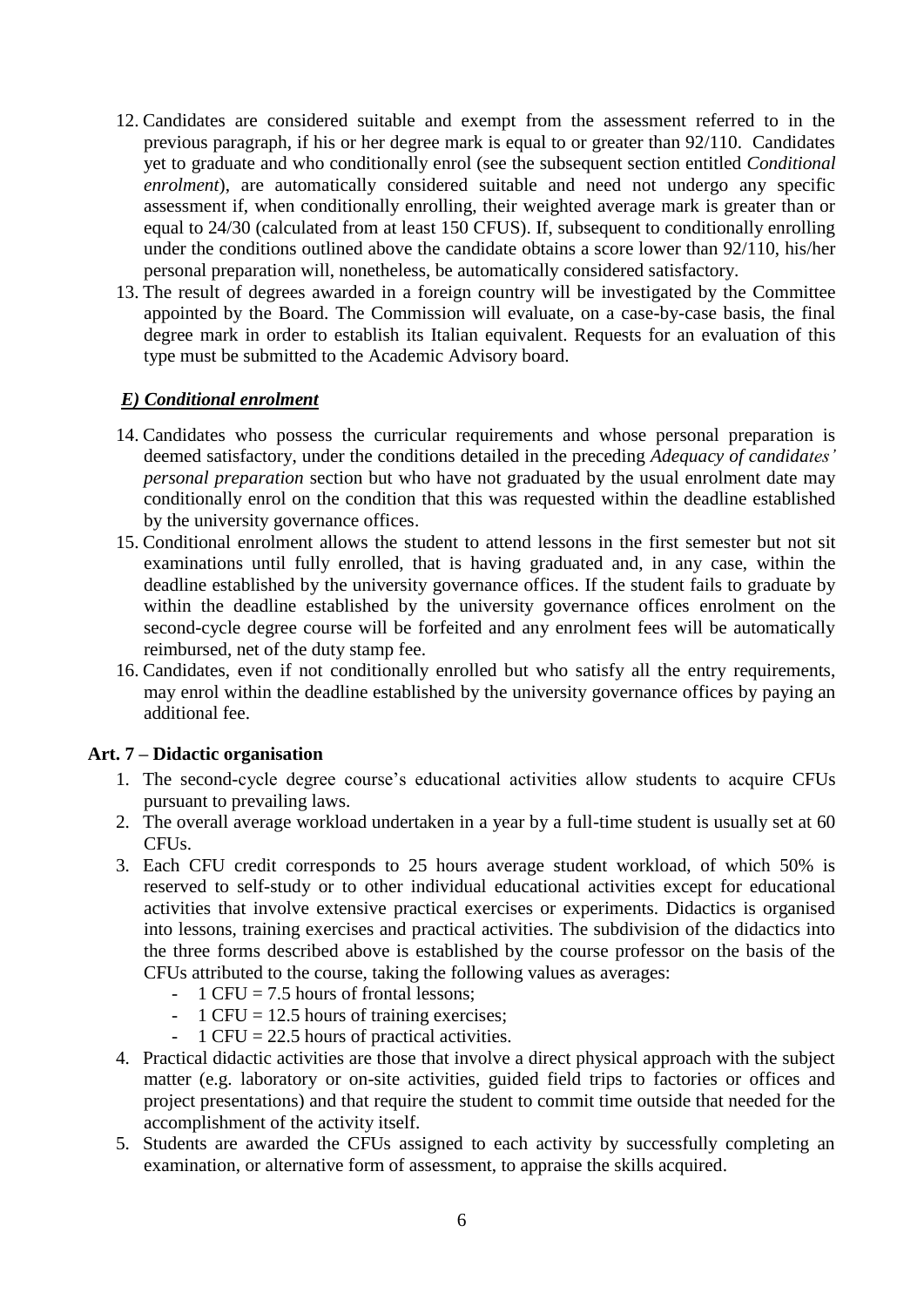- 6. Credits acquired will remain valid for the duration of the course, regardless of its length, except in cases of forfeiture or withdrawal. Should the student re-enrol, the validity of any credits acquired is subject to an assessment by the Academic Advisory Board (see Art. 14). In well-motivated cases, the obsolescence of credits relative to certain educational activities may be decided by the Academic Advisory Board, once the Faculty's Governing Board has been consulted. Students will be informed as to how to make up any credits deemed obsolete, establishing eventual assessments or tests to be taken.
- 7. The course is organised into two semesters and the academic year divided into the following didactic periods:

 $a)$ 1<sup>st</sup> semester: at least 13 weeks of frontal teaching from the end of September/beginning of October

- b) winter examination session: 6-7 weeks (January-February)
- $c)$  $2<sup>nd</sup>$  semester: at least 13 weeks of frontal teaching from the beginning of March
- d) summer examination session: 6-7 weeks (June-July)
- e) autumn examination session: 3-4 weeks (September)
- 8. By May each year, the Faculty's Governing Board decides the start and end dates of the periods mentioned in the previous paragraph (calendar of didactic activities) for the successive academic year; once approved, the calendar is published on the Faculty website.
- 9. For the final examination (second-cycle degree examination), 6 sessions per year are foreseen. These are usually scheduled for February, April, July, September, November and December. By December each year the Faculty's Governing Board will decide the date of the second-cycle degree examinations for the next year; once approved, the calendar is published on the Faculty website.
- 10. Each year, by the deadline established for the compilation of the Degree Programme Report, lesson times for both semesters in the successive academic year, together with the rooms where lectures will be held and the detailed examination calendar, will be published.

#### **Art. 8 – Study plans**

- 1. All students must present their study plan to the university by the annually-set deadline.
- 2. Study plans completed following the model in Appendix 2 of the present Regulations, and the recommended options connected to them (*standard study plans*), are automatically approved.
- 3. Students may present an alternative study plan (*individual study plans*) on the condition that it meets the requirements established by the course regulations and the educational objectives outlined in the Degree Programme regulations. Individual study plans must be approved by the Committee appointed by the Board.
- 4. The inclusion of educational activities elected by the student, pursuant to art. 10, paragraph 5, letter a) of Ministerial Decree 270/04, is regulated by the subsequent art.11.
- 5. Students who opt to enrol part time, in accordance with art. 53 of the University Course Regulations and pursuant to art. 13 of the Student Regulations and the Regulations governing part-time enrolment must submit an individual study plan that is coherent with study course official duration and agreed upon by the Degree Programme Coordinator.

#### **Art. 9 – Double Degree programmes**

For the second-cycle degree course in Computer Engineering, double degree programmes are set up with HIT (Harbin, China), Tongji (Shanghai, China), UESTC (Chengdu, China), NEU (Shenyang, China).

#### **Art. 10 - Attendance and curricular pre-requisites**

1. Students are expected to attend all second-cycle degree course programmes.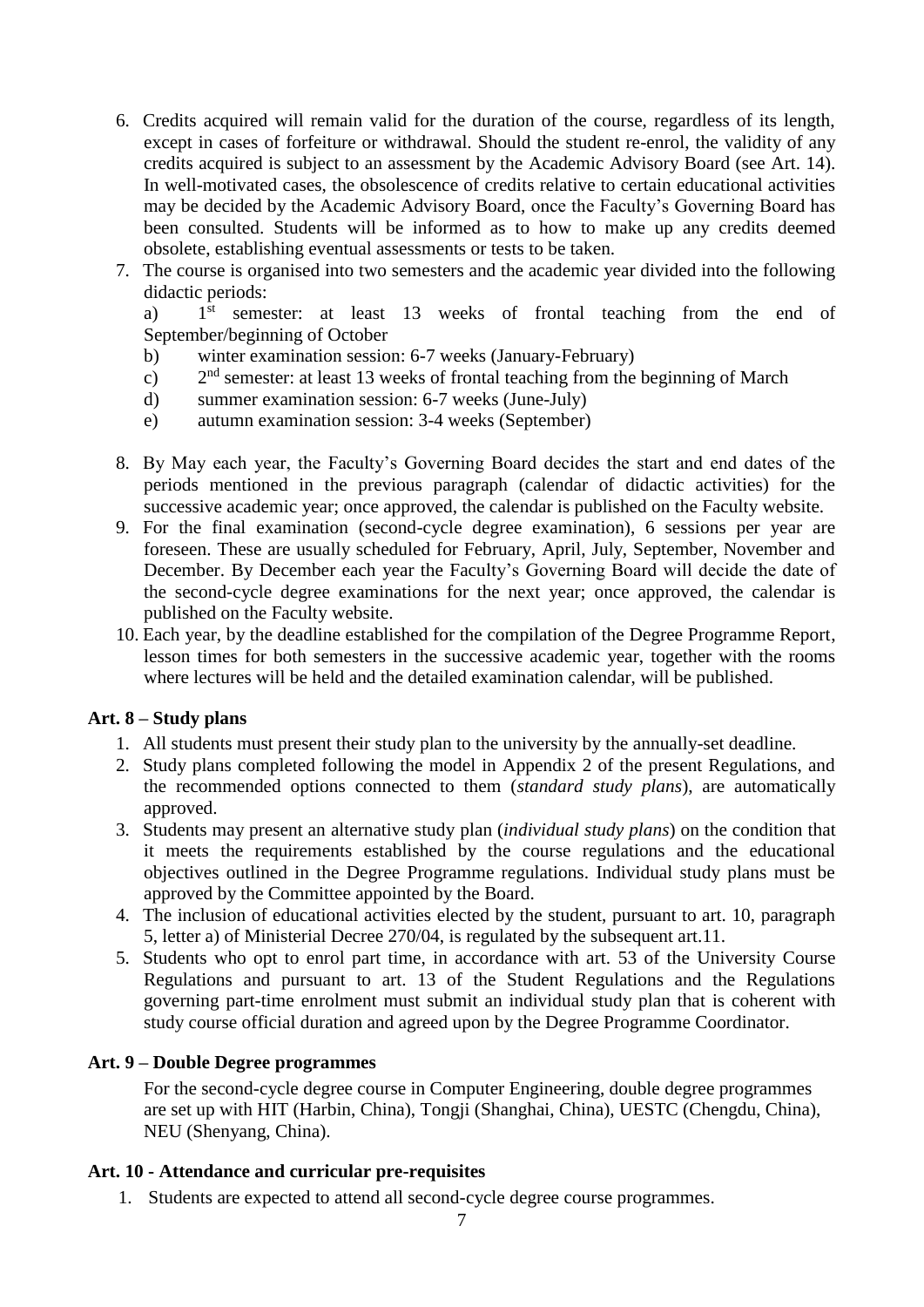- 2. Specific attendance assessments may be introduced for laboratory or experiment-based activities, upon the suggestion of co-ordinating professor; these must be approved by the Teaching Council.
- 3. The Teaching Council may establish pre-requisites for certain courses if considered appropriate.
- 4. Pre-requisites may not be established for courses run in the same academic year.
- 5. In cases where pre-requisites exist, students may not sit an examination under curricular pre-requisite conditions until the preparatory examination related to the course has been passed.
- 6. The pre-requisites established by the Teaching Council are outlined in Appendix 3.

#### **Art. 11 – Student elective activities**

- 1. Regarding educational activities elected by the student, pursuant to art. 10, paragraph 5, letter a) of Ministerial Decree 270/04 (type D TAF), the Teaching Council proposes a list of recommended courses or activities, however the student may choose any course (taught in Italian and English) on offer at, and accredited by, the University of Pavia provided it is coherent with the course programme.
- 2. Study plans that differ from those recommended must be approved by the Degree Course Coordinator. Study plans that include courses non coherent with the study course learning plan or which include more than 20% of subjects already covered during the student's previous academic career will not be approved.
- 3. Students may not choose study plans already taken while attending a previous university course, unless specific validation has been received for this and that such courses are considered separate from the 180 CFUs necessary for the awarding of the first-cycle degree. The competent administrative offices will verify that this regulation has been adhered to while checking students' educational background and prior to granting admission to the second-cycle degree course. In the event of the violation of the above-mentioned regulation, the student will not be allowed to sit the second-cycle degree examination and will be obliged to modify the study plan.
- 4. Pursuant to Art 10 paragraph 5.a of Ministerial Decree 270/2004 c.d. "TAF D"), the inclusion, among elected courses, of nationwide and local admission courses related to the medical field is not permitted.
- 5. It is possible to add a maximum to 24 credits for extra learning activities.

#### **Art. 12 – Internships and placements**

No internships or placements are foreseen for the second-cycle degree course in Computer Engineering.

## **Art. 13 – Examinations and end-of-course assessments**

#### *A) General regulations*

- 1. All activities that offer CFUs conclude with a mark. This assessment and the official result statement will be issued by the professor in charge of the subject that may work with a committee. The committee is formed in compliance with Teaching University Rule Book. The Faculty Dean will decide if a committee is necessary to complete the assessment.
- 2. The second-cycle degree course may have no more than 12 end-of-course assessments or examinations. This includes specialist educational activities, extra-curricular or related activities and those elected by the student. Examinations (or end-of-course assessments) related to elected courses are considered as corresponding to a single unit, even when the credits assigned require more than one examination or end-of-course assessment. The activities that fall under letters c), d), e) of paragraph 5, art. 10 of Ministerial Decree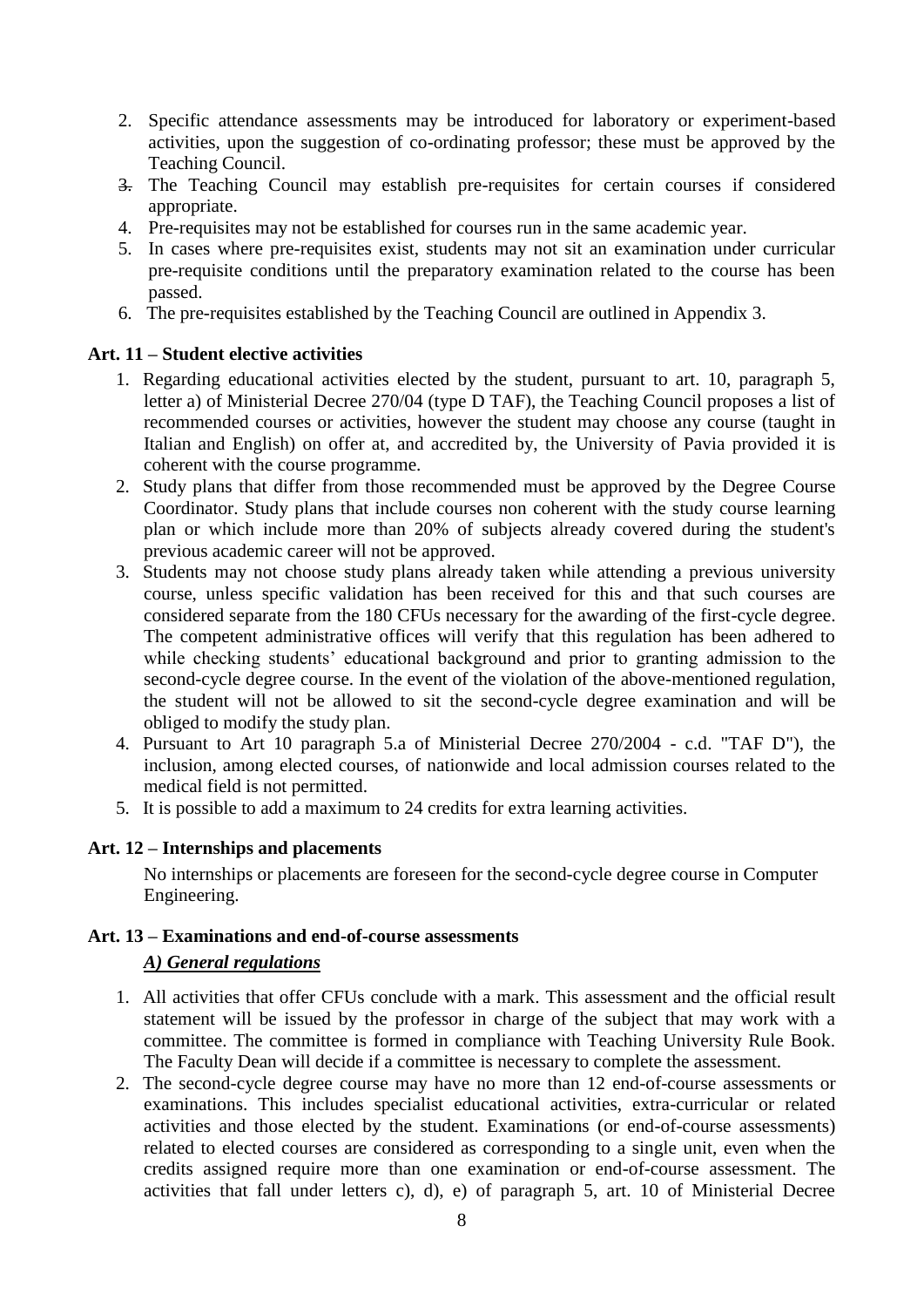270/2004 are not included in the calculation of examinations and end-of-course assessments; the tests foreseen for such activities should not, in any event, exceed 5, comprehensive of the final examination for the awarding of the degree.

- 3. For courses divided into integrated modules, taught by a team of staff, the end-of-course evaluation is decided by the teaching team. Assessments may be held separately, including those relative to distinct sections of the programme and sat at different times, provided the final overall assessment decision is made collectively.
- 4. Exam dates for all courses, regardless of the semester in which the course was run, the exam dates will be distributed across the three examination sessions: winter, summer and autumn.
- 5. The minimum number of exam sessions, and the setting of extraordinary exam dates, respecting the general regulations outlined in the University Course Regulations, is governed by the subsequent *Assessment methods* section.
- 6. The distribution of exam dates across different sessions is made in respecting a calendar coordinated by the Teaching Council with the support of the Administration Office.
- 7. The exam calendar of all sessions and courses held during the academic year is published on the faculty website within the terms outlined in art. 7, subsection 10.
- 8. Modifications cannot be made once the exam calendar has been published except in cases of proven necessity that must be supported by written documentation and addressed to the Dean of the faculty. In any event, the session cannot be withdrawn or, except in extraordinary circumstances, brought forward.

#### *B) Assessment methods*

- 9. End-of-course assessment methods are defined by the co-ordinating professors who coordinate individual educational activities, adhering to the indications outlined in the successive paragraphs, as well as eventual co-ordination procedures enacted by the Faculty and/or Teaching Council.
- 10. The co-ordinating professor will publish the assessment methods for each educational activity at the beginning of the academic year using the 'teaching report' available on the online course catalogue (also called *Syllabus*: [http://www-](http://www-4.unipv.it/offertaformativa/portale/ricerca_insegnamenti.php?lingua=2)[4.unipv.it/offertaformativa/portale/ricerca\\_insegnamenti.php?lingua=2\)](http://www-4.unipv.it/offertaformativa/portale/ricerca_insegnamenti.php?lingua=2). The information must state:
	- the type of assessment (written; oral; written  $+$  oral);
	- in instances where assessments are held in two phases (e.g. written  $+$  oral), the minimum mark necessary to pass the first phase and access the second, the pre-requisites needed to pass each phase as well as the approximate weighting assigned to each individual phase in calculating the final mark.
- 11. Exam marks must be expressed out of 30. The CFUs are deemed to have been acquired if the mark is equal or superior to 18/30. In the event of a student obtaining 30/30, the commission may award *cum laude* honours. An 'unsatisfactory' mark, even when expressed through a mark, is not reported on the student's career record.
- 12. For certain educational activities, e.g. internships or other activities included in the teaching programme and published on the *Syllabus*, as stated in the previous subsection 10, assessments may be awarded only two types of grade: 'approved'/'not approved' or 'satisfactory'/'unsatisfactory'.
- 13. Any assessment where marks are attributed can only be scheduled for the session as reported in the teaching calendar. The Faculty Dean may approve a request for an extra session, beyond the mandatory ones as described in the following subsections, for motivated reasons. Other self-assessments or tests that are not assigned a mark may be held at any time during the academic year, inclusive of periods when lessons are being held.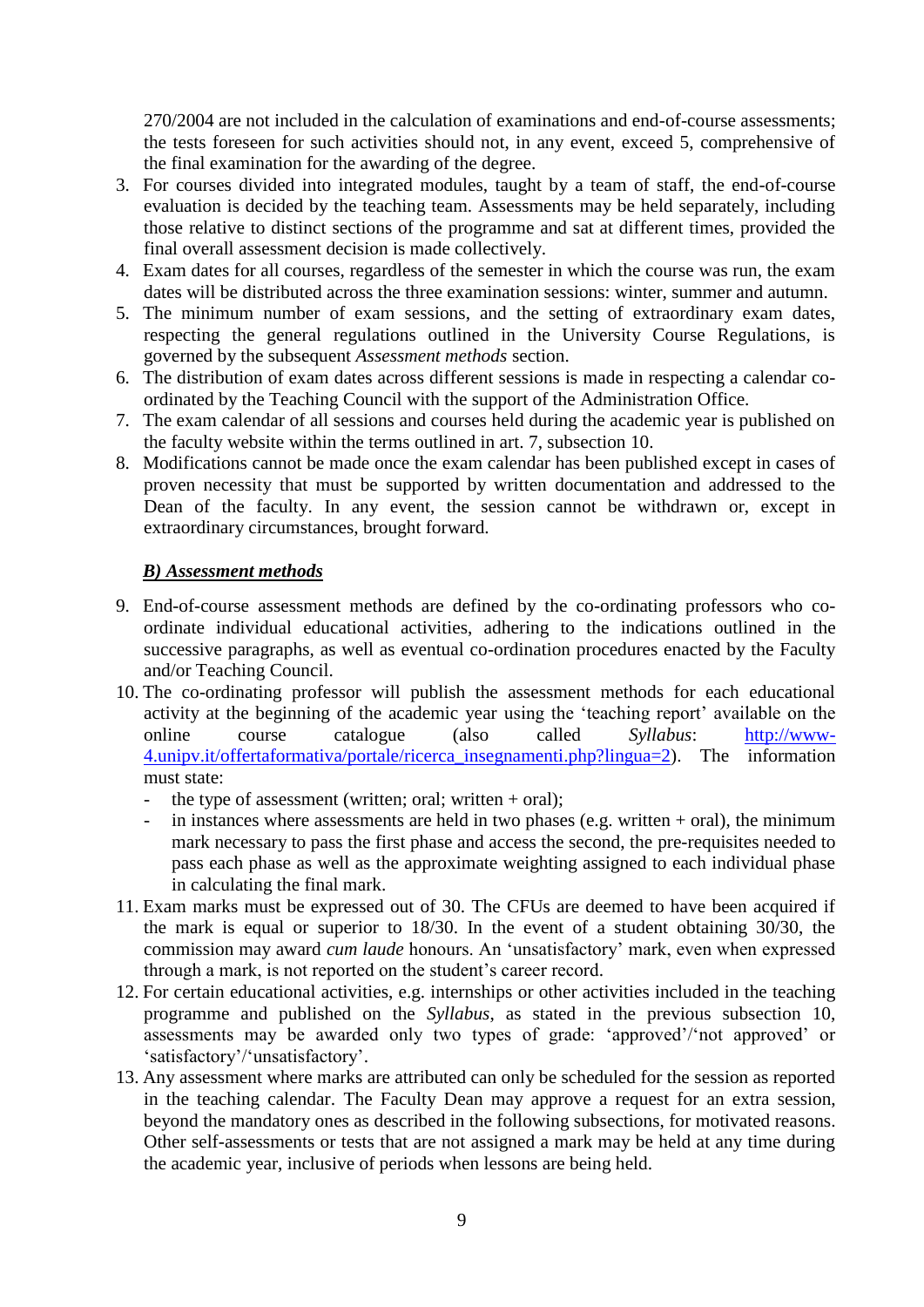- 14. At least six exam dates, distributed over the three exam sessions (winter, summer and autumn), will be scheduled for each course. The examination dates will be open to all students, including those re-sitting. 'Exam date' refers to an examination held within an exam session which, generally, include more than one date. In the event that the examination is held in two phases, (e.g. written and oral), 'exam date' refers to the examination as a whole.
- 15. Exam sessions normally include two exam dates, separated by at least 14 days. The coordinating professor reserves the right to set just one exam date in September; in such cases at least three dates must be scheduled for the exam session (winter or summer) that directly follows the semester in which the course has ended.
- 16. Teachers of courses that are taught for two semesters or teachers of the single teaching activity (part of the two semester exam) may set a an exam in between the first and the second semester, in the January/February exam session. As outlined in the preceding paragraph 2, the co-ordinating professor must specify the weight (that cannot be nil) that the intermediate assessment has on the overall evaluation.
- 17. In addition to the exam dates detailed in the preceding paragraphs, an extraordinary date will be set. This is scheduled for a period of at least 15 days (usually in March or April) and chosen by the Dean of the faculty, and may also be for the purpose of admission to the last graduation session for students of the preceding year. Only students in the second year of the second-cycle degree course may register for the extraordinary exam date.
- 18. Co-ordinating professors reserve the right to schedule, at any time during the academic year, exam dates dedicated to students who have already attended the first semester of the second year of the second-cycle degree course.
- 19. Extraordinary examination dates may be set for student athletes who participate in sports recognised by the Italian National Olympic Committee or by the Italian Paralympic Committee if scheduled examination dates coincide with at least national-level sports events. Documented proof of impediments to participation in scheduled examinations must be presented to the Dean of the faculty who will, together with the professor, organise an extraordinary examination session.
- 20. Students who fail to pass a given exam must re-sit during the successive the exam session. Rules established by professors that limit students' opportunity to register for at least six exam dates during the year are invalid, as detailed in preceding paragraph 14.
- 21. Students reserve the right to reject any exam mark; in such cases they must re-sit during the next exam session. The rejection of an examination mark must be executed within the deadline and follow the procedure outlined by the co-ordinating professor. Once an exam mark has been accepted and officially registered, the examination may not be repeated nor can the attributed mark be modified.
- 22. Students may view corrected written examination papers by following the indications provided by the co-ordinating professor.

#### **Art. 14 – Final examination and awarding of degree**

- 1. The second-cycle degree course in Computer Engineering is awarded following a final examination to verify that the established educational objectives have been reached.
- 2. The final examination, for which 24 CFUs are assigned, consists of a public discussion, before a specially appointed second-cycle degree commission, of a thesis supervised by a professor. The aim of the discussion is to evaluate the quality of the work, the candidate's overall knowledge of the subject, capacity to present rigorously and clearly, as well as provide supporting arguments of a technical, professional and/or scientific nature.
- 3. The thesis should consist of a theoretical, experimental or project-based work whose preparation should be proportionate to the number of CFUs assigned: 24 credits equate to 600 hours overall). The thesis should be complete, display critical and/or creative thinking,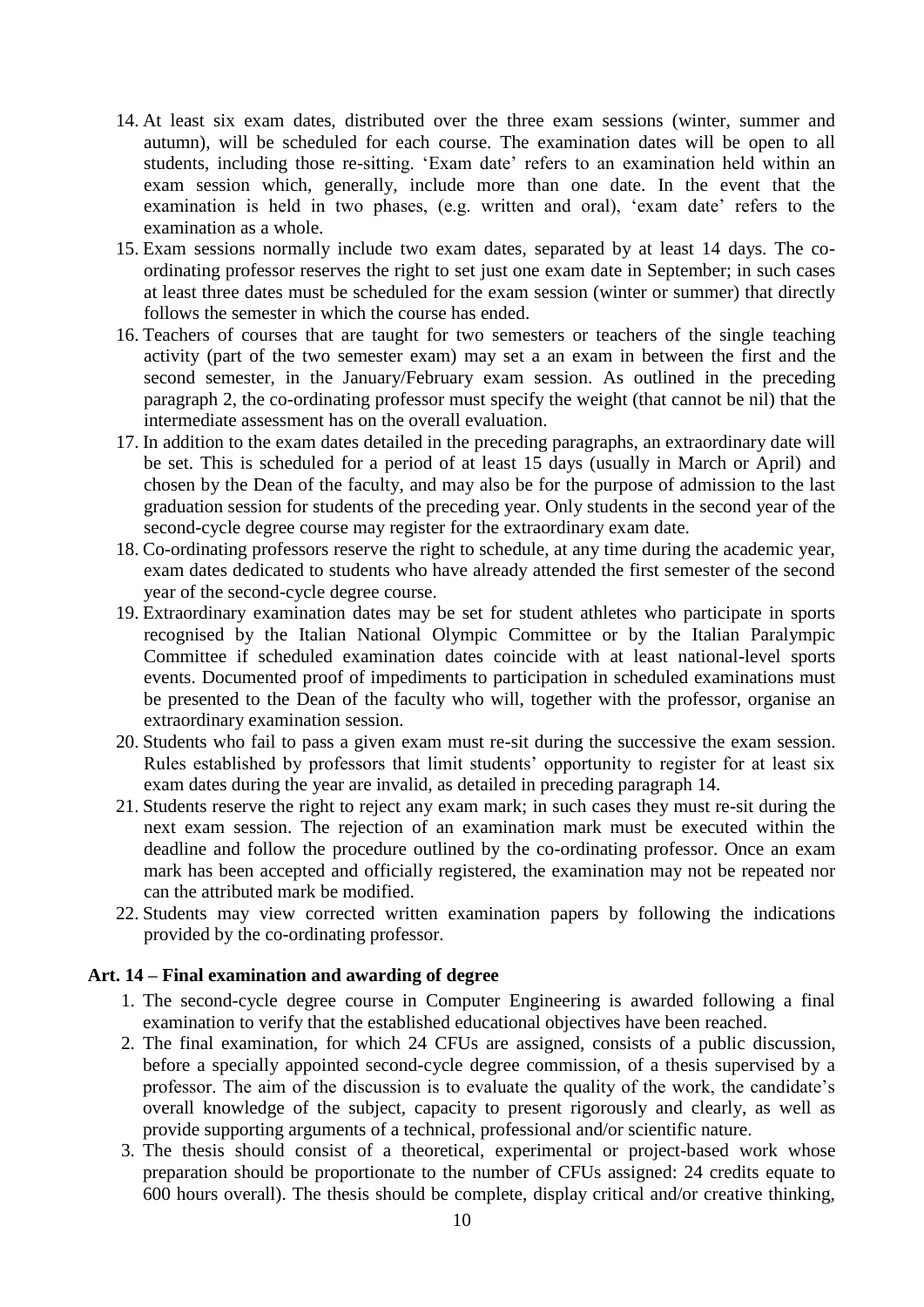be written solely by the candidate and provide documented sources. It must develop themes that are strictly coherent with the degree programme objectives and exhibit advanced and original research or be advanced project-based work.

- 4. The final thesis is prepared under the guidance of a supervisor who is a member of the University of Pavia teaching staff or in charge of a teaching activity offered by the Faculty of Engineering. The role of supervisor is independent of the scientific disciplinary sector of the faculty member assigned that role, as long as the thesis topic falls within his or her competencies and scientific interests. The supervisor:
	- guides and assists the candidate in formulating and defining the content of the thesis;
	- commits to ensuring that the candidate concludes the work in a reasonable timeframe;
	- checks that the thesis is coherent in order to obtain logical and consistent results and verifies the thesis and conclusions are well written;
	- presents the candidate to the degree commission, describing the workload and duration involved in writing the thesis and, with the consensus of the commission president, supports the oral presentation.
- 5. Candidates may choose their supervisor from the figures detailed in the preceding paragraph 4, requesting the assignation of the thesis well in advance of the final examination and developing the work to the best of his/her ability, adhering to what has been discussed and agreed with the supervisor.
- 6. Once the thesis has been finished, the supervisor confirms that the workload involved in writing the thesis corresponds to the number of CFUs on offer for the final examination. This is done by completing the form provided by the Student Administration office. The supervisor, if not a member of the degree commission, must send a brief summary of the thesis to the commission president at least five days before the graduation date. This summary should detail the time spent and effort made by the candidate in writing the thesis.
- 7. The degree commission is nominated by the Dean of the faculty, acting on a proposal made by the President of the Teaching Council or the Degree Programme Co-ordinator. It is composed of at least seven members of which at least four must be professors or researcher who teach classes offered by the Faculty or borrow by other university departments. Cosupervisors may participate on the commission but do not have voting rights. Normally a commission is nominated for each exam date and, if circumstances dictate, more than one commission may be nominated. Supervisors of theses presented to the commission should, if possible, form part of the panel.
- 8. The commission will be headed by the professor with the most experience and highest grade. The President appoints a secretary from the commission members to take minutes.
- 9. There are, generally, six exam dates during the second-cycle degree academic year, organised according to the calendar that is approved annually by the faculty's Governing Board, as outlined in the preceding art. 7, paragraph 9.
- 10. The President of the Teaching Council or the Degree Programme Co-ordinator, if nominated by the former, as well as formulating the Commission's proposal to the Dean of the faculty, chooses an examiner for each candidate or delegates this task to the Commission president. The role of the examiner is to scrutinize the thesis in order to furnish a critical analysis of its readability and structure. The candidate has to send a digital copy to the external examiner within the deadline decided by the Administrative Office.
- 11. The degree result, expressed as a mark out of 110, is obtained by adding a discretionary increase to a basic mark. The overall result includes the assessment marks obtained by the candidate, with the exception of those from excess credit courses and is calculated in accordance with the methods outlined in the subsequent paragraph 12. The discretionary increase is assigned by the Commission during the examination, in adherence with the methods detailed in the subsequent paragraph 13.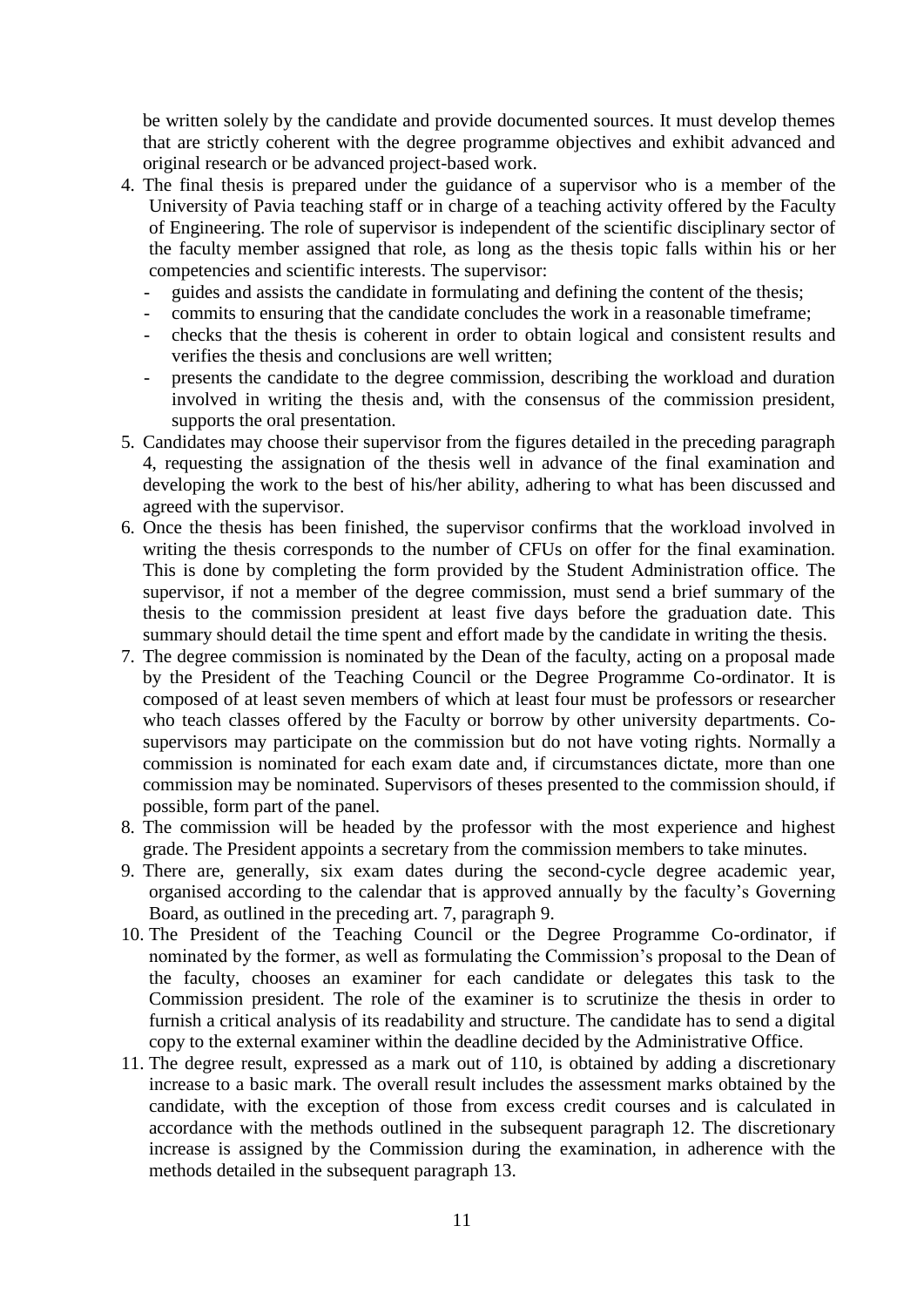- 12. The basic mark is the weighted average of the marks from the educational activity assessments where these are awarded a final mark, weighted by the number of credits associated to each activity. The weighted average is then reported as a mark out of 110.
- 13. The discretionary increase, to a maximum value of 6 points, is attributed collectively by the Commission at the end of the examination as a sum of the following three factors:
	- 0 to 2 points are awarded by the Commission for the quality of the candidate's presentation during the examination;
	- 0 to 2 points are awarded by the Commission for the quality and thoroughness of the presented text, once the examiner has been consulted.
	- 0 to 2 points are awarded by the Commission based on the supervisor's assessment of the candidate's presentation.

The three points indicated above, which may not necessarily be whole numbers, are the result of the mathematical average of the points assigned by each member of the Commission.

- 14. The final mark (the sum of the weighted average of assessment marks and the three discretionary increase factors) are rounded up to the closest whole number. *Cum laude* honours may be attributed only when the sum of the base mark and the discretionary increase deliberated by the Commission is equal to or exceeds 112/110. The Commission must reach a unanimous decision before awarding *cum laude* honours.
- 15. The faculty reserves the right to adopt a plagiarism checker tool able to highlight uncredited sections of text, that is where inverted commas have not been used or a source reference not provided for work written by others. If the faculty-established commission judges instances of plagiarism to be serious, the Teaching Council president and the Supervisor will decide whether the final examination can be taken, whether it should be annulled if already taken and whether disciplinary proceedings against the candidate should be initiated.
- 16. The degree thesis can be written in Italian or in English and, provided the supervisor approves, in one of the main European Union languages (French, German or Spanish). If the thesis is written in a language other than Italian, a summary in Italian must be included and the Italian translation of the title must appear on the cover.

#### **PART THREE – PROVISIONS REGARDING STUDENTS' COURSE OF STUDY**

#### **Art. 15 - Criteria for the recognition of duly-certified extra university knowledge and skills**

1. Pursuant to Art. 2 para. 147 of L. 286/2006 and Art. 14 of L. 240/2010, the Committee appointed by the Board may validate, for a total number of credits not superior to 12, individually-certified professional skills and knowledge, pursuant to existing applicable regulations, as well as other skills and knowledge acquired during post-secondary school training whose planning involved the participation of a university.

The Committee appointed by the Board may also validate, for a total number of credits not superior to 6 (of the 12 mentioned above), the awarding of an Olympic or Paralympic medal or World, European or National title in a discipline recognised by the Italian National Olympic Committee or by the Italian Paralympic Committee (pursuant to L. 240/2010, Art. 14).

2. The validation of acquired credits is deliberated by the Committee appointed by the Board on a case-by-case basis. The type of activity (TAF) to which credits to be recognised are attributed is established based on disciplinary-related criteria. In any event, their number is always within the legal limits, where relevant. These take into account the contribution of the activity to be validated in the attainment of the Course of Study's educational objectives, its specific content, and any eventual obsolescence, as well as the time commitment required. To this end, recognition of knowledge and skills must be supported by official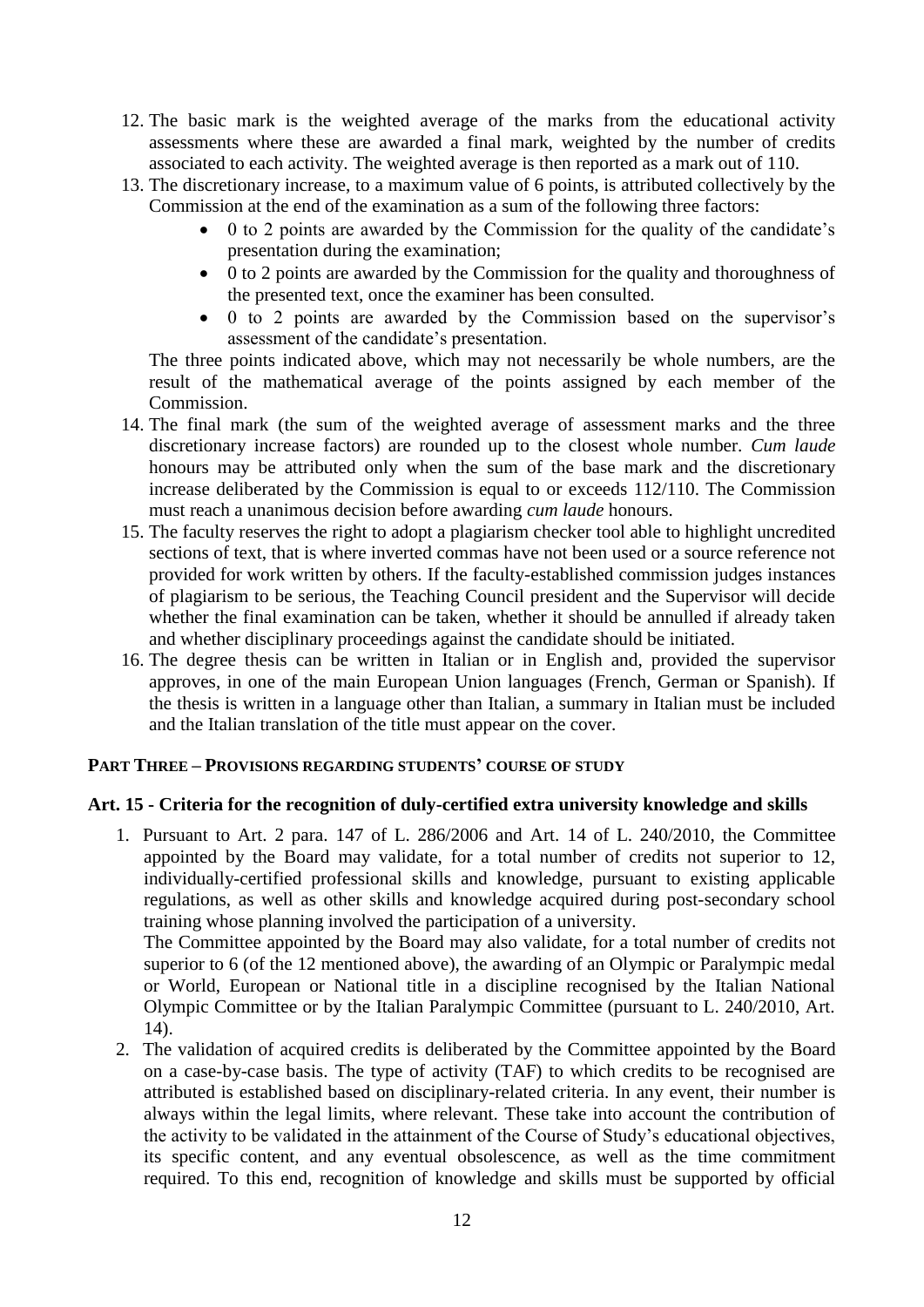documentation except for the elements referred to above; the Committee appointed by the Board may implement further verifications if deemed opportune.

3. If, following the validation of acquired credits, the student selects an individual study plan, this must be approved by the Committee appointed by the Board, in accordance with the conditions established in art. 8.

#### **Art. 16 – Criteria for the recognition of duly-acquired credits**

- 1. The Committee appointed by the Board will debate the educational history of students who have been awarded a qualification at the University of Pavia or from another Italian university and who requests, upon enrolment, a shortening of the study plan. This may be granted subject to validation and the recognition of educational credits deemed valid, pursuant to the successive paragraph 5.
- 2. The Committee appointed by the Board will debate the recognition of educational histories interrupted owing to withdrawal or forfeiture of students who request, upon re-enrolment, a shortening of the study plan. This may be granted subject to validation and the recognition of educational credits deemed valid, pursuant to the successive paragraph 5.
- 3. The Committee appointed by the Board may validate credits acquired by the student following enrolment on individual courses at the University of Pavia or at other universities.
- 4. In the event that the candidate transfers from another university, or moves from another University of Pavia course, the recognition of credits will be decided by the Committee appointed by the Board in adherence with prevailing laws, the University of Pavia's Course Regulations and following a Governing Board and/or Teaching Council debate.
- 5. The validation of acquired credits is deliberated by the Committee appointed by the Board on a case-by-case basis. The type of activity (TAF) to which credits to be recognised are attributed, and their number, is, in any event, within the legal limits where relevant, and established based on disciplinary-related criteria. These take into account the contribution of the activity to be validated in the attainment of the Course of Study's educational objectives, its specific content, and any eventual obsolescence, as well as the time commitment required. To this end, recognition of knowledge and skills must be supported by official documentation except for the elements referred to above; the Committee appointed by the Board may implement further verifications if deemed opportune.
- 6. If, following the validation of acquired credits, the student selects an individual study plan, this must be approved by the Committee appointed by the Board, in accordance with the conditions established in art. 8.

#### **Art. 17 – Criteria for recognition of educational activities undertaken at foreign universities**

- 1. Educational activities undertaken by second-cycle degree students who have spent a period of study at a foreign university that is part of an international agreement (e.g. the Erasmus programme or similar convention stipulated by the university) are recognised as being on a par with those offered by the University of Pavia, provided the workload and content is coherent with the Course of Study. Such exchanges are encouraged as a positive means of cultural exchange and integration, enhancing candidates' personal and professional profile in attaining the degree.
- 2. The "Learning Agreement" (LA) is the document that defines the foreign educational activities to be attended in substitution of those offered by the University of Pavia's Course of Study; students must complete the document, ensuring an 'overall' coherence with the Course of Study's objectives rather than searching for identical course content.
- 3. For students intending to study at a foreign university, the possibility for credits to be recognised is established prior to leaving using the LA. This must be signed by a member of the teaching staff nominated by the Academic Advisory Board as the supervisor for foreign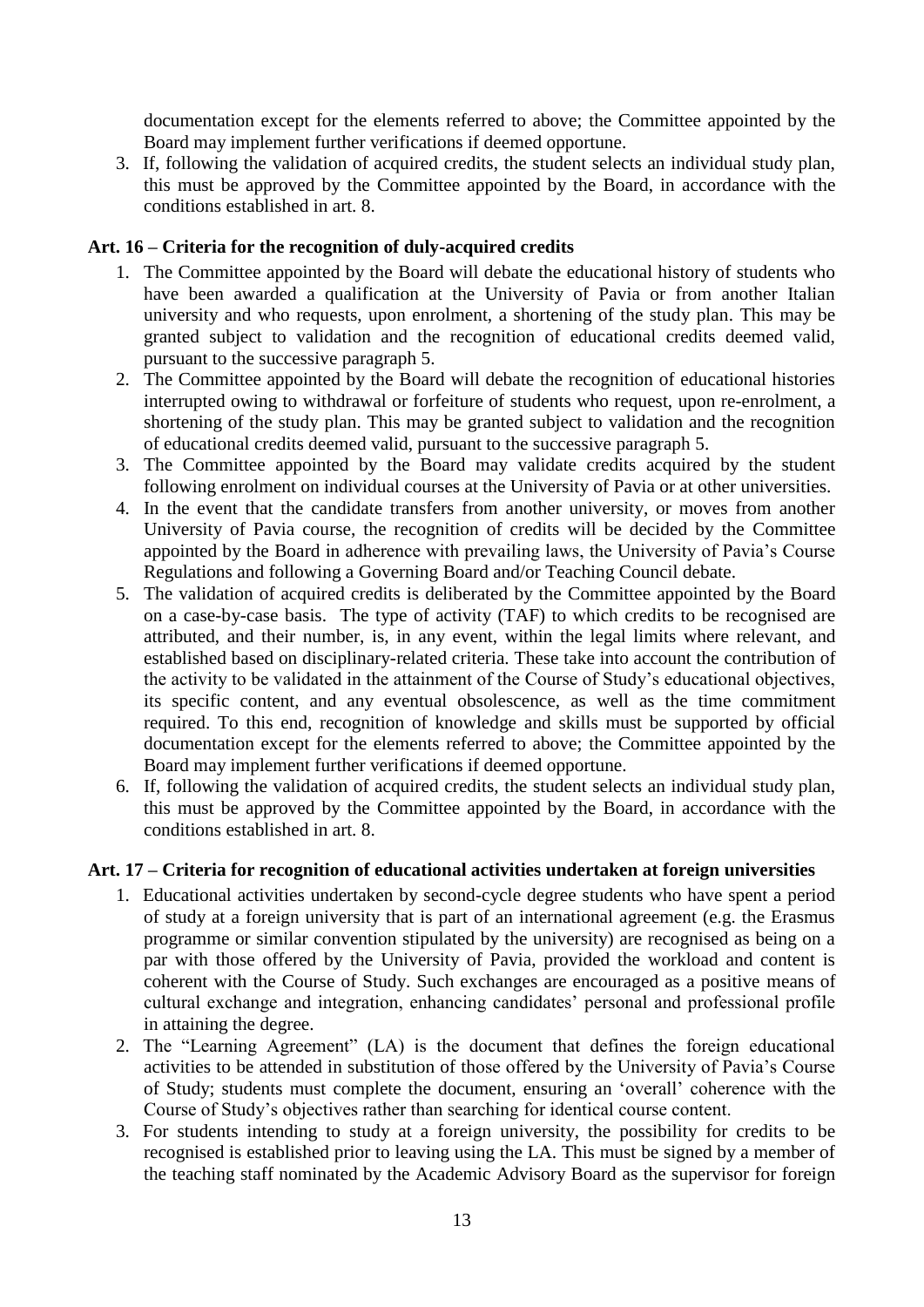studies. This figure is responsible for ensuring that the LA is coherent with the degree Course of Study objectives.

- 4. At the end of the period of foreign study, the Committee appointed by the Board evaluates the educational activities undertaken abroad and votes on their recognition. This process is initiated upon request of the student and based on documented marks awarded by the foreign institution (using the 'Transcript of Records' in the case of the Erasmus Programme).
- 5. The Committee appointed by the Board proceeds with direct correspondence validation between one or more activities from the Course of Study and one or more educational activities for CFUs acquired at the foreign university.
- 6. In the event that the CFUs acquired at a foreign university includes content that is related to the educational objectives of the degree Course of Study but do not directly correspond with any of the educational activities present in the Study Plan, the Committee appointed by the Board, acting on the Supervisor's advice, may authorise, pursuant to art. 50, paragraph 5 of the Course Regulations, the student to present an Individual Study Plan, in compliance with the declaration of the Course of Study class and regulations. For each educational activity undertaken abroad, any eventual corresponding Scientific Disciplinary Sector must be indicated as well as the relative number of CFUs.
- 7. For each examination taken at a foreign university, the Committee appointed by the Board will assign a mark that corresponds to the score awarded abroad. Given the existence of different marking criteria, CFUs will be adopted as a reference. Based on a statistical distribution criteria of marks awarded by the University of Pavia's Faculty of Engineering, the following marks equivalents have been established:

| CFU mark       | Validated mark |
|----------------|----------------|
| А              | 30/30          |
| B              | 28/30          |
| $\overline{C}$ | 25/30          |
| D              | 22/30          |
| E              | 18/30          |
| FX             |                |
| F              |                |

8. Study and research undertaken abroad in preparation for the final examination, or internships that are part of international agreements (e.g. Erasmus placements) are recognised by the Committee appointed by the Board provided the methods and workload are coherent and the marks documented.

#### **Art. 18 – Admission to subsequent years**

1. Enrolment to the second year is not subject to any conditions related to the number of credits to be acquired.

#### **Art. 19 - Certifications**

1. The following linguistic certifications (issued as a result of an examination) are considered appropriate and automatically approved, for the purpose of proving that students have the level of English required for admission to a degree course; they also correspond to level B2 of the Common European Framework of Reference for Languages (the same kind of certificate but for higher level of knowledge will be accepted):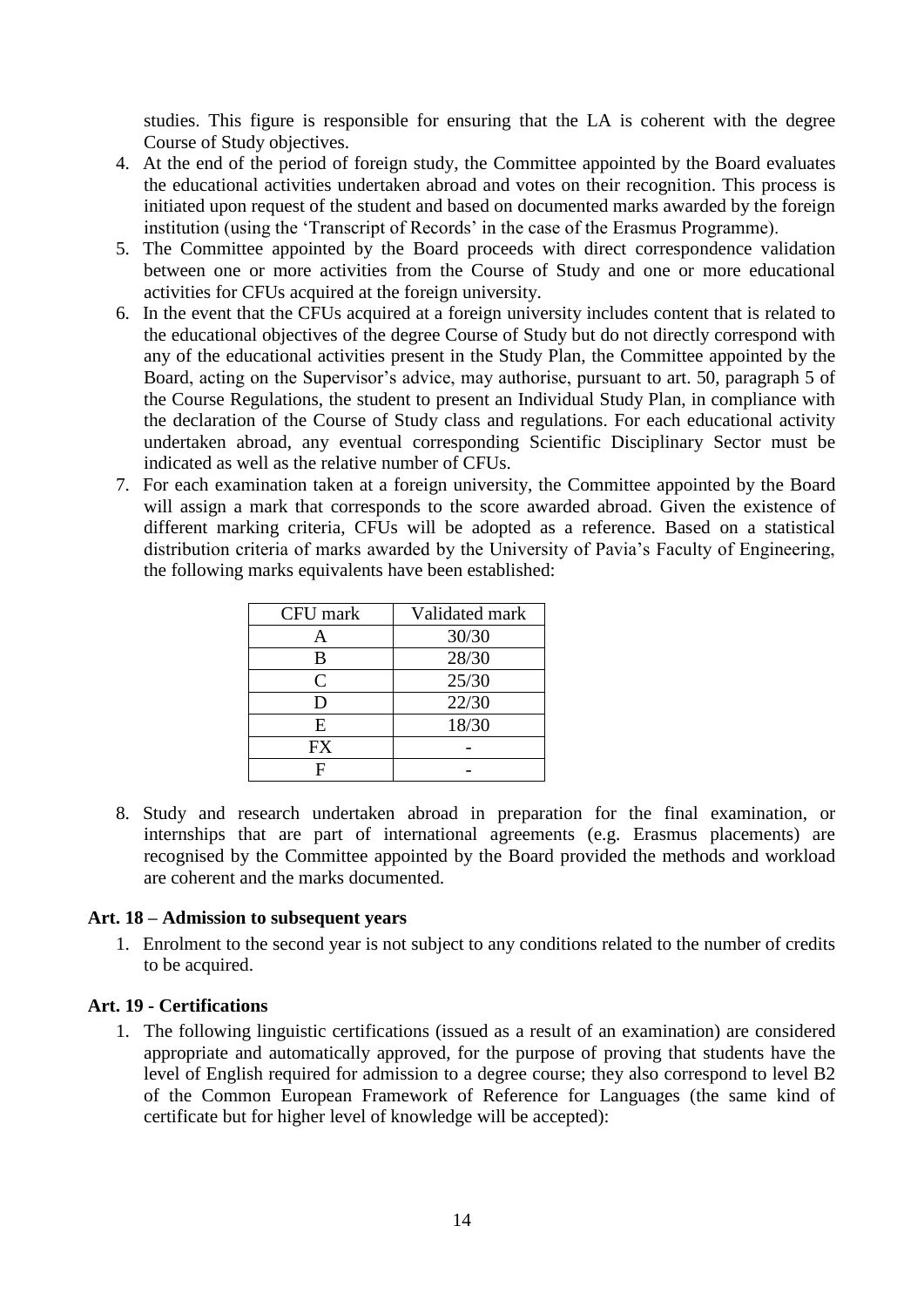| <b>Ente Certificatore</b>                              | Certificazione corrispondente al livello B2 del                                            |
|--------------------------------------------------------|--------------------------------------------------------------------------------------------|
|                                                        | Quadro Comune Europeo di Riferimento per                                                   |
|                                                        | le Lingue                                                                                  |
| <b>Cambridge English Language</b>                      | Cambridge English: First (FCE) and Business                                                |
| <b>Assessment</b>                                      | Vantage (BEC)                                                                              |
| (Part of the University of Cambridge)                  | Minimum score: 160                                                                         |
|                                                        | [Also English for Speakers of Other Languages]                                             |
|                                                        | (ESOL International) Level 1 B2]                                                           |
| <b>Cambridge English Language</b><br><b>Assessment</b> | <b>International English Language Testing</b><br>System (IELTS) Minimum score: 5.5         |
| (Part of the University of Cambridge)                  |                                                                                            |
|                                                        |                                                                                            |
| <b>Cambridge English Language</b>                      | Business Language Testing Service (BULATS)*                                                |
| <b>Assessment</b>                                      | <b>Reading/Language Knowledge Test</b><br>Minimum score: 60                                |
| (Part of the University of Cambridge)                  | [not used anymore after the end of 2019 and it is                                          |
|                                                        | called now Linguaskill Business]                                                           |
|                                                        |                                                                                            |
| <b>Educational Testing Service (ETS)</b>               | Test of English as a Foreign Language Internet                                             |
|                                                        | <b>Based Test (TOEFL iBT)</b>                                                              |
|                                                        | Minimum score: 77                                                                          |
| <b>Educational Testing Service (ETS)</b>               | <b>TOEIC</b> Listening and Reading Test: punteggio                                         |
|                                                        | minimo $785 + \textbf{TOEIC}$ Speaking and Writing Test<br>Minimum score: 310              |
|                                                        |                                                                                            |
| <b>English Speaking Board (ESB)</b>                    | Also English for Speakers of Other Languages                                               |
|                                                        | (ESOL International) Level 1 B2                                                            |
| <b>Oxford University Press</b>                         | <b>Oxford Test of English B2</b>                                                           |
| <b>University of Oxford</b>                            | Minimum score: 111                                                                         |
| <b>Pearson</b>                                         | Pearson English Language Test (PTE Academic)                                               |
|                                                        | Minimum score: 59                                                                          |
| <b>Trinity College London</b>                          | Integrated Skills in English (ISE II)**<br>[Anche English for Speakers of Other Languages] |
|                                                        | (ESOL International) Level 1 B2]                                                           |
|                                                        | ** [valid only if completed on the all modules                                             |
|                                                        | $($ ISE II $)$ ]                                                                           |
| City & Guilds                                          | Communicator B2***                                                                         |
|                                                        | [*** until available]                                                                      |
|                                                        |                                                                                            |
| <b>Duolingo</b>                                        | Duolingo Engligh Test: minimum score 90.                                                   |
|                                                        |                                                                                            |

2. The suitability of certifications not included in the table shown at comma 1 or different tests held by other universities or of diploma awarded by university in English speaking countries is assessed on a case-by-case basis by the Faculty Dean who will work in collaboration with the language and, if necessary, by the expertise of the Language Centre of the University. A certificate that proves that the candidate has attended a class of the required level of English, both in Italy and abroad, but it is not completed by any of the certificates in the list above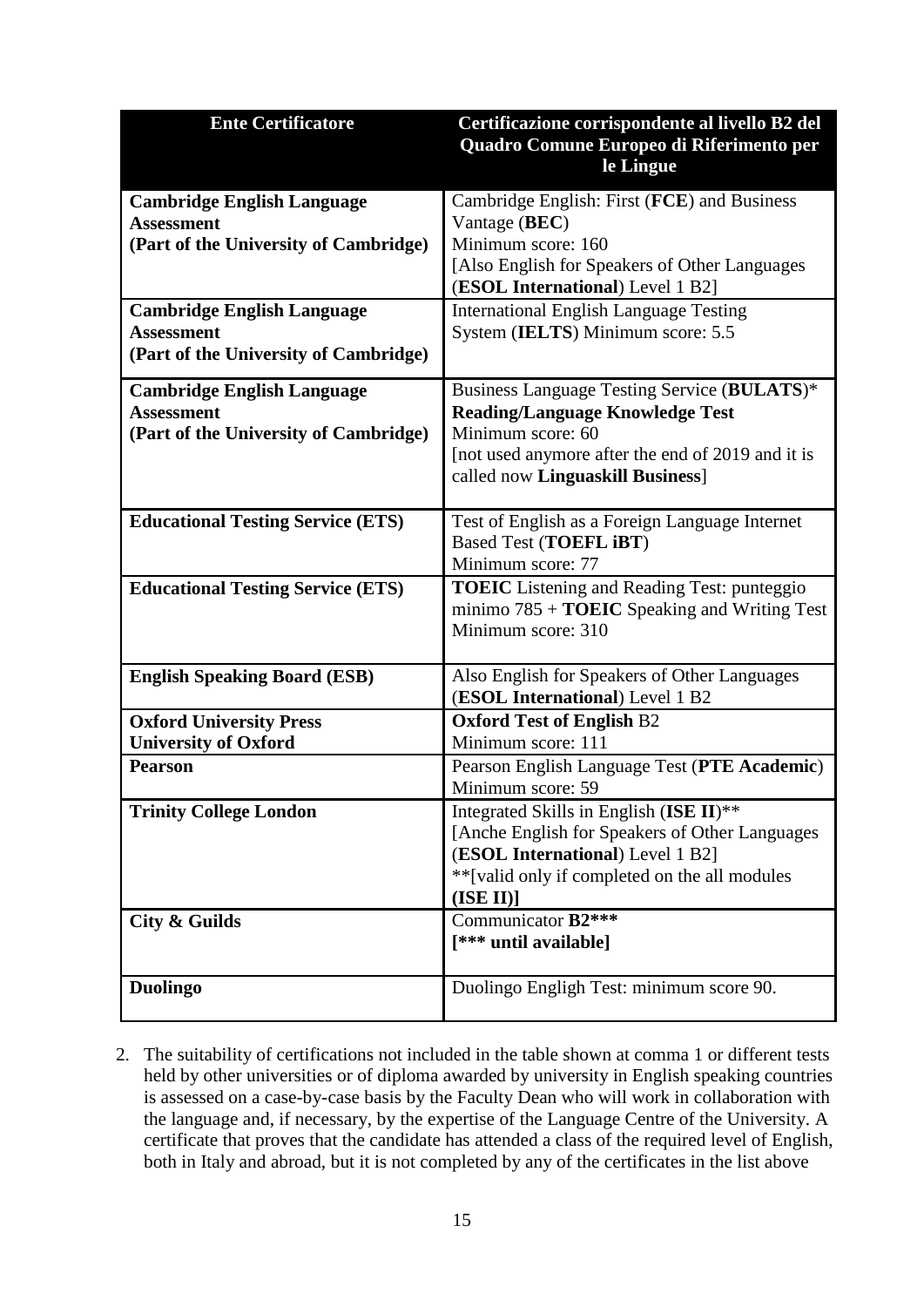will not be accepted. Partial certificates (only Speaking & Listening or only Spoken English) are not valid.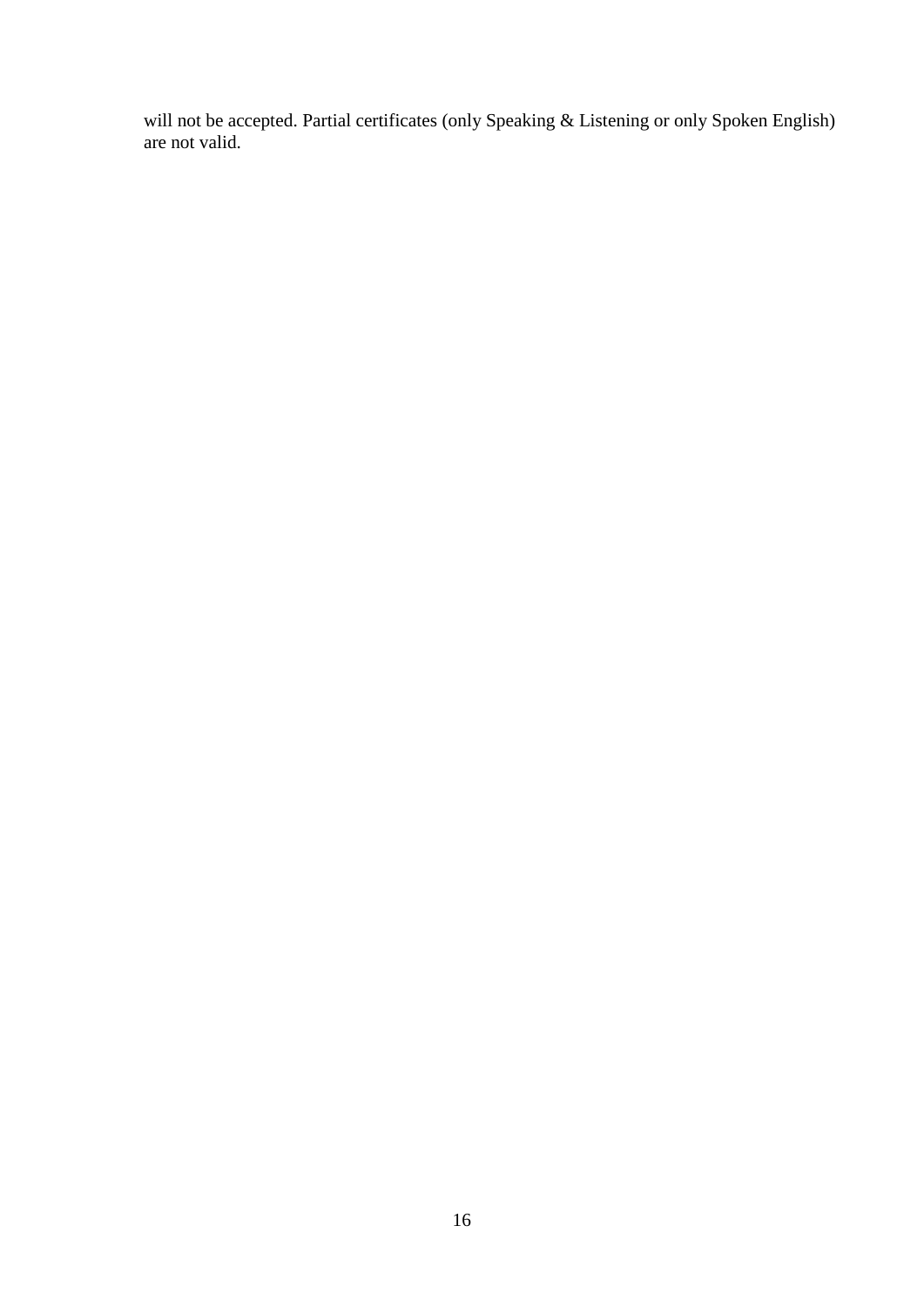## **University of Pavia**

## **Study Course: COMPUTER ENGINEERING - 06415**

#### **Classe LM-32 Ingegneria informatica**

#### **Regulations 2012/2013 - Course Regulations a.y. 2021/2022**

#### **Study Plan academic year 2021/2022**

To be submitted online from XXXX 2021 to XXXX 2021 (enrolled student only)

| STUDENT NUMBER N. | SURNAME – NAME …………………………………………………………………… |
|-------------------|-------------------------------------------|
|-------------------|-------------------------------------------|

#### **TRACK 07 - EMBEDDED AND CONTROL SYSTEMS**

#### **1° Year - academic year 2021/2022**

| <b>Learning Activity</b> |                                                              | <b>CFU</b> | ${\bf N}^\circ$ | $\mathbf{N}^\circ$<br>(ind.) | Compulsory | <b>Scientific</b><br>Area | <b>Type of learning</b><br>activity | <b>Period</b>         |
|--------------------------|--------------------------------------------------------------|------------|-----------------|------------------------------|------------|---------------------------|-------------------------------------|-----------------------|
|                          | 504714 - PROCESS CONTROL AND<br><b>ROBOTICS</b>              | 12         | $\mathbf{1}$    |                              | X          |                           |                                     | All Year              |
|                          | Teaching Unit of PROCESS CONTROL AND ROBOTICS                |            |                 |                              |            |                           |                                     |                       |
|                          | 504462 - PROCESS CONTROL                                     | 6          |                 |                              |            | ING-INF/04                | Distinctive                         | <b>First Semester</b> |
|                          | 504463 - ROBOT CONTROL                                       | 6          |                 |                              |            | ING-INF/04                | Distinctive                         | Second Semester       |
|                          | 504710 - NUMERICAL METHODS IN<br><b>ENGINEERING SCIENCES</b> | 6          | $\overline{c}$  |                              | X          | <b>MAT/08</b>             | Related/Supplementary               | <b>First Semester</b> |
|                          | 504712 - ADVANCED COMPUTER<br><b>ARCHITECTURE</b>            | 6          | 3               |                              | X          | $ING-INF/05$              | Distinctive                         | <b>First Semester</b> |
|                          | 504715 - ADVANCED AUTOMATION<br>AND CONTROL                  | 9          | $\overline{4}$  |                              | X          | ING-INF/04                | Distinctive                         | <b>First Semester</b> |
|                          | 504707 - ARTIFICIAL INTELLIGENCE                             | 6          | $5*$            |                              |            | $ING-INF/05$              | Distinctive                         | <b>First Semester</b> |
|                          | 504703 - COMPUTER VISION                                     | 6          | $5*$            |                              |            | $ING-INF/05$              | Distinctive                         | <b>First Semester</b> |
|                          | 504718 - INFORMATION SECURITY                                | 6          | $5*$            |                              |            | $ING-INF/05$              | Distinctive                         | <b>First Semester</b> |
|                          | 509072 - WEB AND MULTIMEDIA<br><b>TECHNOLOGIES</b>           | 6          | $5*$            |                              |            | $ING-INF/05$              | Distinctive                         | <b>First Semester</b> |
|                          | 502975 - PROGETTO DI SISTEMI<br>DIGITALI                     | 6          | $5*$            |                              |            | $ING-INF/05$              | <b>Distinctive</b>                  | <b>First Semester</b> |
|                          | 509037 - HARDWARE SOFTWARE<br><b>CODESIGN</b>                | 6          | $5*$            |                              |            | $ING-INF/05$              | Distinctive                         | Second Semester       |
|                          | 509584 - CLOUD COMPUTING                                     | 6          | $5*$            |                              |            | ING-INF/05                | Distinctive                         | <b>First Semester</b> |
|                          | 509380 - PARALLEL PROGRAMMING                                | 6          | $5*$            |                              |            | ING-INF/05                | Distinctive                         | Second Semester       |
|                          | 504709 - HUMAN COMPUTER<br><b>INTERACTION</b>                | 6          | $5*$            |                              |            | ING-INF/05                | Distinctive                         | Second Semester       |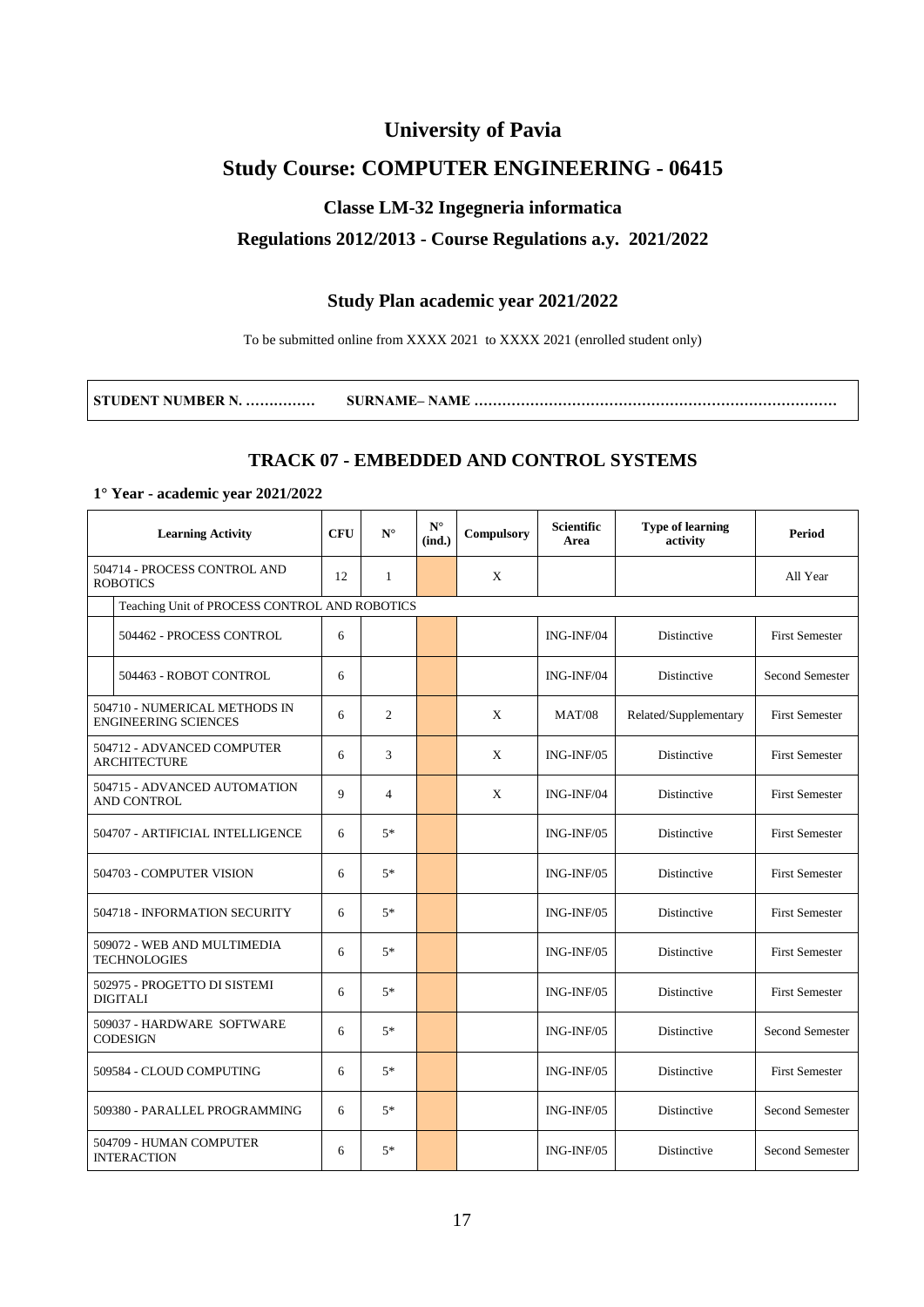| 504708 - ECONOMICS FOR THE<br><b>DIGITAL SOCIETY</b>    | 6 | 6    |   | $SECS-P/06$  | Related/Supplementary | <b>Second Semester</b> |
|---------------------------------------------------------|---|------|---|--------------|-----------------------|------------------------|
| 504464 - ORGANIZATION THEORY<br><b>AND DESIGN</b>       | 6 | 6    |   | $SECS-P/06$  | Related/Supplementary | Second Semester        |
| 504716 - INDUSTRIAL INFORMATICS<br>AND EMBEDDED SYSTEMS | 6 | 7    | X | $ING-INF/05$ | <b>Distinctive</b>    | Second Semester        |
| 504717 - INDUSTRIAL CONTROL                             | 6 | 8    | X | ING-INF/04   | Distinctive           | Second Semester        |
| FREE CHOICE FROM THE<br>UNIVERSITY COURSE OFFER         | 6 | $9*$ |   |              | Optional              |                        |
| 509380 - PARALLEL PROGRAMMING                           | 6 | $9*$ |   | $ING-INF/05$ | Optional              | Second Semester        |
| 504709 - HUMAN COMPUTER<br><b>INTERACTION</b>           | 6 | $9*$ |   | $ING-INF/05$ | Optional              | Second Semester        |
| 509037 - HARDWARE SOFTWARE<br><b>CODESIGN</b>           | 6 | $9*$ |   | $ING-INF/05$ | Optional              | Second Semester        |
| 509071 - MACHINE LEARNING                               | 6 | $9*$ |   | $ING-INF/05$ | Optional              | Second Semester        |
|                                                         |   |      |   |              |                       |                        |
|                                                         |   |      |   |              |                       |                        |

#### **TOT. 63 CFU**

\*Choose 6 CFU for choice n° 5; Choose 6 CFU for choice n° 9; "DIGITAL CONTENT RETRIEVAL" can be included as 12 CFU for choice n° 5 (if so you cannot choose any exam for choice n°9 because you already fulfilled all your optional 12 CFU)

#### **2° Year - academic year 2022/2023**

| <b>Learning Activity</b>                                         | <b>CFU</b> | $N^{\circ}$ | $N^{\circ}$<br>(ind.) | <b>Compulsory</b> | <b>Scientific</b><br>Area | <b>Type of learning</b><br>activity | <b>Period</b>          |
|------------------------------------------------------------------|------------|-------------|-----------------------|-------------------|---------------------------|-------------------------------------|------------------------|
| <b>504719 - ROBOTICS</b>                                         | 6          | 10          |                       | $\mathbf{X}$      | ING-INF/05                | Distinctive                         | <b>First Semester</b>  |
| 504723 - ELECTRICAL DRIVES FOR<br><b>INDUSTRIAL APPLICATIONS</b> | 9          | 11          |                       | X                 | $ING-IND/32$              | Related/Supplementary               | <b>First Semester</b>  |
| 504707 - ARTIFICIAL INTELLIGENCE                                 | 6          | $12*$       |                       |                   | $ING-INF/05$              | Distinctive                         | <b>First Semester</b>  |
| 504703 - COMPUTER VISION                                         | 6          | $12*$       |                       |                   | $ING-INF/05$              | Distinctive                         | <b>First Semester</b>  |
| 504718 - INFORMATION SECURITY                                    | 6          | $12*$       |                       |                   | $ING-INF/05$              | Distinctive                         | <b>First Semester</b>  |
| 509072 - WEB AND MULTIMEDIA<br><b>TECHNOLOGIES</b>               | 6          | $12*$       |                       |                   | $ING-INF/05$              | Distinctive                         | <b>First Semester</b>  |
| 502975 - PROGETTO DI SISTEMI<br><b>DIGITALI</b>                  | 6          | $12*$       |                       |                   | $ING-INF/05$              | Distinctive                         | <b>First Semester</b>  |
| 509380 - PARALLEL PROGRAMMING                                    | 6          | $12*$       |                       |                   | $ING-INF/05$              | Distinctive                         | <b>Second Semester</b> |
| 509073 - DEEP LEARNING                                           | 6          | $12*$       |                       |                   | $ING-INF/05$              | <b>Distinctive</b>                  | Second semester        |
| FREE CHOICE FROM THE<br>UNIVERSITY COURSE OFFER                  | 6          | $13*$       |                       |                   |                           | Optional                            |                        |
| 509073 - DEEP LEARNING                                           | 6          | $13*$       |                       |                   | ING-INF/05                | Optional                            | Second semester        |
| 509070 - STATISTICAL LEARNING<br><b>THEORY</b>                   | 6          | $13*$       |                       |                   | $ING-INF/04$              | Optional                            | <b>First Semester</b>  |
| 504703 - COMPUTER VISION                                         | 6          | $13*$       |                       |                   | $ING-INF/05$              | Optional                            | <b>First Semester</b>  |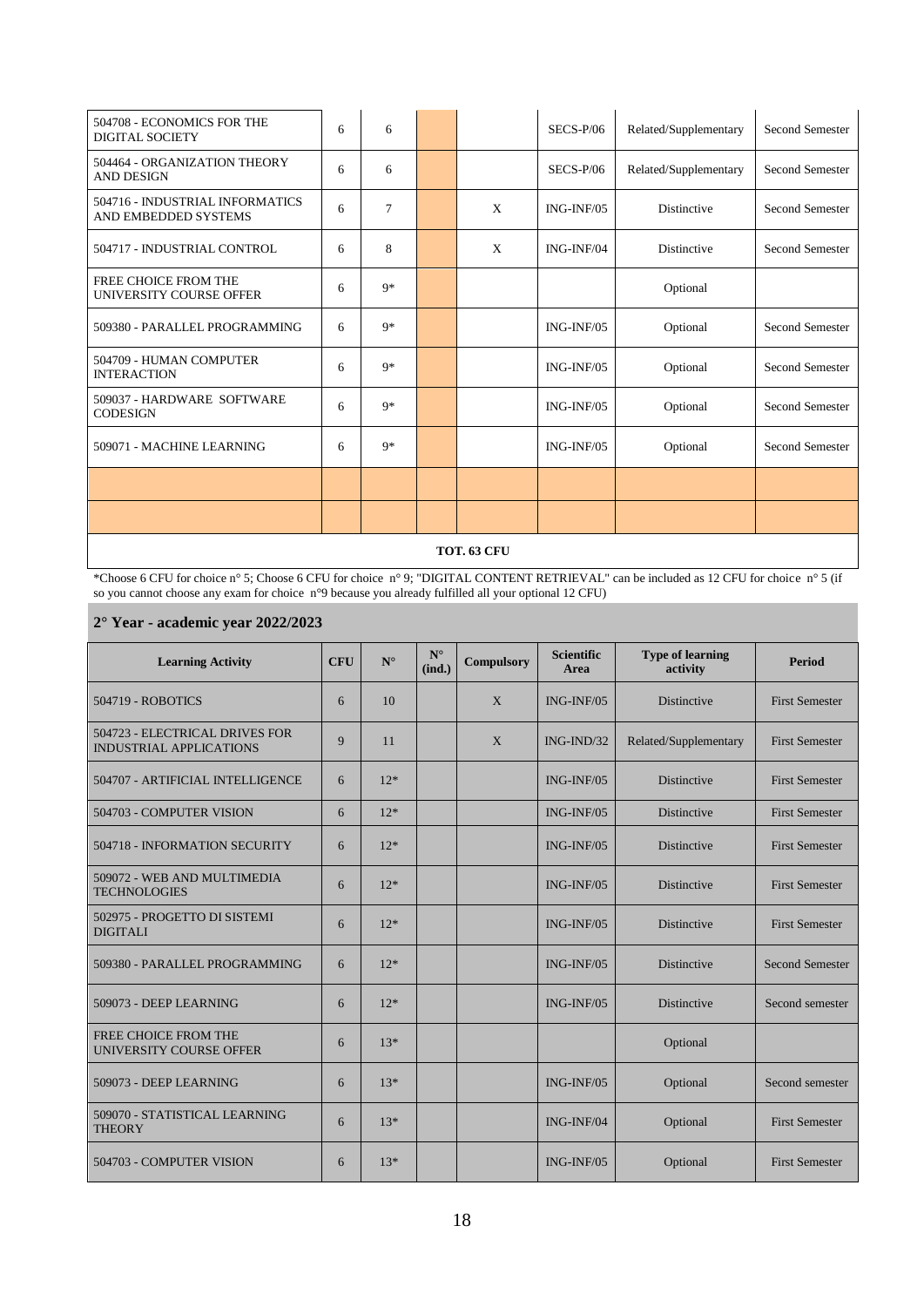| 507218 - ELECTRONICS FOR<br><b>INDUSTRIAL MEASUREMENTS</b>                                                       | 6  | $13*$ |  |   | $ING-INF/01$  | Optional   | <b>First Semester</b>  |  |  |  |
|------------------------------------------------------------------------------------------------------------------|----|-------|--|---|---------------|------------|------------------------|--|--|--|
| 504718 - INFORMATION SECURITY                                                                                    | 6  | $13*$ |  |   | $ING-INF/05$  | Optional   | <b>First Semester</b>  |  |  |  |
| 502993 - MICROSENSORI,<br>MICROSISTEMI INTEGRATI E MEMS                                                          | 6  | $13*$ |  |   | $ING-INF/01$  | Optional   | <b>First Semester</b>  |  |  |  |
| 509072 - WEB AND MULTIMEDIA<br><b>TECHNOLOGIES</b>                                                               | 6  | $13*$ |  |   | $ING-INF/05$  | Optional   | <b>First Semester</b>  |  |  |  |
| 502975 - PROGETTO DI SISTEMI<br><b>DIGITALI</b>                                                                  | 6  | $13*$ |  |   | $ING-INF/05$  | Optional   | <b>First Semester</b>  |  |  |  |
| 509584 - CLOUD COMPUTING                                                                                         | 6  | $13*$ |  |   | $ING-INF/0.5$ | Optional   | <b>First Semester</b>  |  |  |  |
| 507219 - LOGISTICS MANAGEMENT                                                                                    | 6  | $13*$ |  |   | $ING-IND/17$  | Optional   | <b>First Semester</b>  |  |  |  |
| 501246 - ETICA AMBIENTALE                                                                                        | 3  | $14*$ |  |   | $SECS-P/13$   | Other      | <b>Second Semester</b> |  |  |  |
| 509350 - ETICA PER LA<br><b>PROGETTAZIONE</b>                                                                    | 3  | $14*$ |  |   | $SECS-P/13$   | Other      | <b>Second Semester</b> |  |  |  |
| 507220 - PLANNING, MANAGEMENT<br>AND SUPPLY OF GOODS AND<br><b>SERVICES</b>                                      | 3  | $14*$ |  |   | $ING-IND/35$  | Other      | <b>Second Semester</b> |  |  |  |
| 504860 - REGULATORY AFFAIRS<br>NELLA PROGETTAZIONE, SVILUPPO E<br>CERTIFICAZIONE DI DISPOSITIVI<br><b>MEDICI</b> | 3  | $14*$ |  |   | $ING-INF/06$  | Other      | <b>Second Semester</b> |  |  |  |
| 504722 - PROJECT WORK IN<br><b>COMPUTER ENGINEERING</b>                                                          | 6  | $14*$ |  |   | NN            | Other      |                        |  |  |  |
| 503327 - MASTER THESIS                                                                                           | 24 |       |  | X | PROFIN_S      | Final Exam |                        |  |  |  |
|                                                                                                                  |    |       |  |   |               |            |                        |  |  |  |
|                                                                                                                  |    |       |  |   |               |            |                        |  |  |  |
| <b>TOT. 57 CFU</b>                                                                                               |    |       |  |   |               |            |                        |  |  |  |
| *Choose 6 CFU for n°12, Choose 6 CFU for n°13 and Choose 6 CFU for n°14.                                         |    |       |  |   |               |            |                        |  |  |  |

## **TRACK 02 - COMPUTER SCIENCE AND MULTIMEDIA**

#### **1° Year - academic year 2021/2022**

| Attività Formativa                                           | <b>CFU</b> | $N^{\circ}$    | $N^{\circ}$<br>(ind.) | Obbl. | <b>Settore</b> | Tipo di attività<br>formativa | Periodo                |
|--------------------------------------------------------------|------------|----------------|-----------------------|-------|----------------|-------------------------------|------------------------|
| 507320 - DIGITAL CONTENT<br><b>RETRIEVAL</b>                 | 12         |                |                       | X     | $ING-INF/05$   | Distinctive                   | All Year               |
| 504710 - NUMERICAL METHODS IN<br><b>ENGINEERING SCIENCES</b> | 6          | $\overline{2}$ |                       | X     | <b>MAT/08</b>  | Related/Supplementary         | <b>First Semester</b>  |
| 504712 - ADVANCED COMPUTER<br><b>ARCHITECTURE</b>            | 6          | 3              |                       | X     | $ING-INF/05$   | Distinctive                   | <b>First Semester</b>  |
| 504703 - COMPUTER VISION                                     | 6          | 4              |                       | X     | $ING-INF/05$   | Distinctive                   | <b>First Semester</b>  |
| 509072 - WEB AND MULTIMEDIA<br><b>TECHNOLOGIES</b>           | 6          | 5              |                       | X     | $ING-INF/05$   | Distinctive                   | <b>First Semester</b>  |
| 505000 - RADAR REMOTE SENSING                                | 6          | $6*$           |                       |       | $ING-INF/03$   | Related/Supplementary         | <b>Second Semester</b> |
| 504464 - ORGANIZATION THEORY<br><b>AND DESIGN</b>            | 6          | $6*$           |                       |       | $SECS-P/06$    | Related/Supplementary         | <b>Second Semester</b> |
| 504708 - ECONOMICS FOR THE<br>DIGITAL SOCIETY                | 6          | $6*$           |                       |       | $SECS-P/06$    | Related/Supplementary         | <b>Second Semester</b> |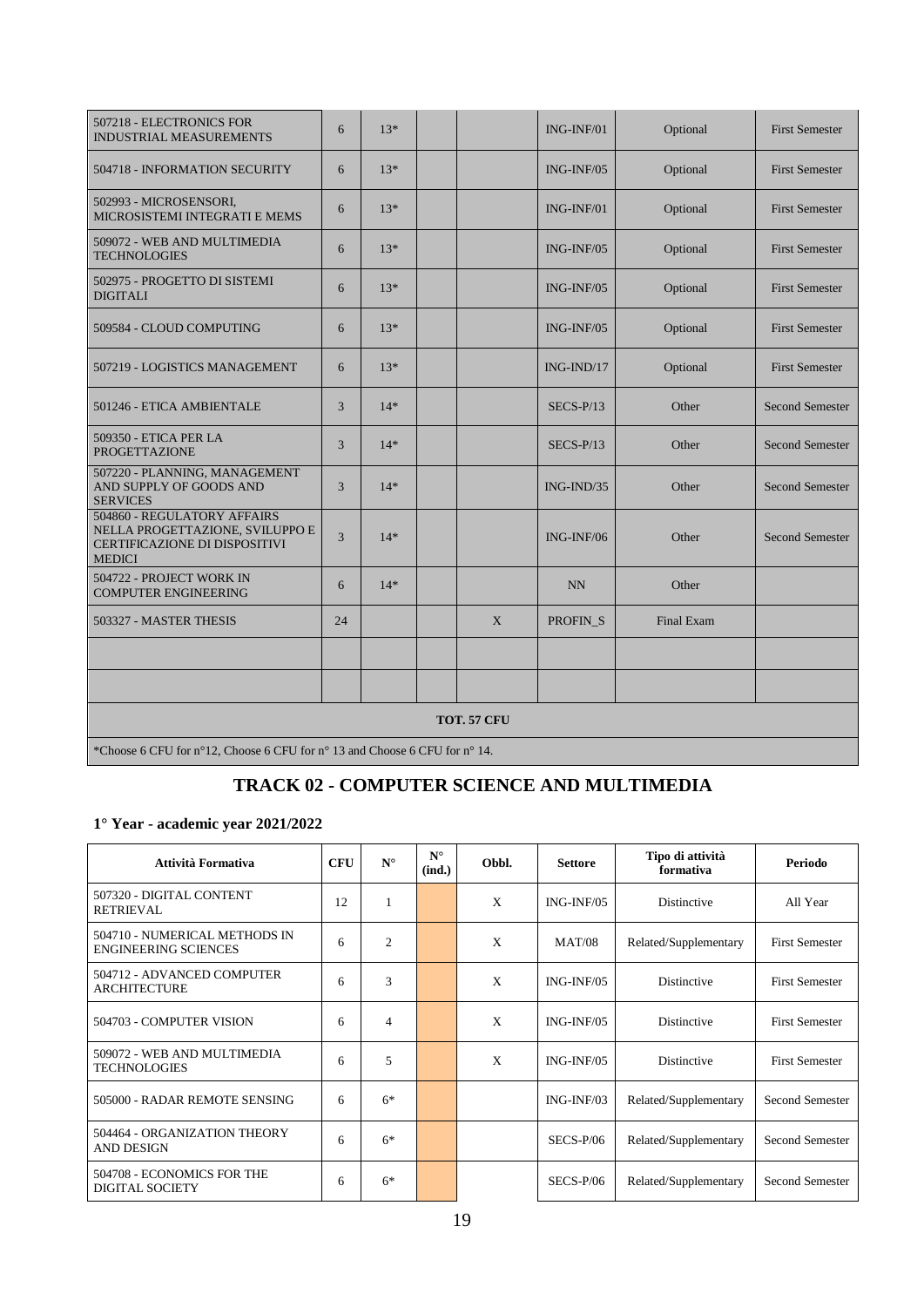| 504713 - ENTERPRISE DIGITAL<br><b>INFRASTRUCTURE</b> | 12 |   |  | X | ING-INF/05 | Distinctive | <b>Second Semester</b> |  |  |
|------------------------------------------------------|----|---|--|---|------------|-------------|------------------------|--|--|
| 504709 - HUMAN COMPUTER<br><b>INTERACTION</b>        | 6  | 8 |  | X | ING-INF/05 | Distinctive | <b>Second Semester</b> |  |  |
|                                                      |    |   |  |   |            |             |                        |  |  |
|                                                      |    |   |  |   |            |             |                        |  |  |
| TOT. 60 CFU                                          |    |   |  |   |            |             |                        |  |  |
| *Choose 6 CFU for choice $n^{\circ}6$                |    |   |  |   |            |             |                        |  |  |

## **2° Year - academic year 2022/2023**

| <b>Learning Activity</b>                                | <b>CFU</b> | $N^{\circ}$ | $N^{\circ}$<br>(ind.) | <b>Compulsory</b> | <b>Scientific</b><br>Area | <b>Type of learning</b><br>activity | <b>Period</b>          |
|---------------------------------------------------------|------------|-------------|-----------------------|-------------------|---------------------------|-------------------------------------|------------------------|
|                                                         |            |             |                       |                   |                           |                                     |                        |
| 504462 - PROCESS CONTROL                                | 6          | 9           |                       |                   | $ING-INF/04$              | Related/Supplementary               | <b>First Semester</b>  |
| 504463 - ROBOT CONTROL                                  | 6          | 9           |                       |                   | ING-INF/04                | Related/Supplementary               | <b>Second Semester</b> |
| 504717 - INDUSTRIAL CONTROL                             | 6          | 9           |                       |                   | $ING-INF/04$              | Related/Supplementary               | <b>Second Semester</b> |
| 509070 - STATISTICAL LEARNING<br><b>THEORY</b>          | 6          | 9           |                       |                   | ING-INF/04                | Related/Supplementary               | <b>First Semester</b>  |
| 504718 - INFORMATION SECURITY                           | 6          | 10          |                       | X                 | ING-INF/05                | Distinctive                         | <b>First Semester</b>  |
| 504707 - ARTIFICIAL INTELLIGENCE                        | 6          | $11*$       |                       |                   | ING-INF/05                | Distinctive                         | <b>First Semester</b>  |
| 504719 - ROBOTICS                                       | 6          | $11*$       |                       |                   | ING-INF/05                | Distinctive                         | <b>First Semester</b>  |
| <b>FREE CHOICE FROM THE</b><br>UNIVERSITY COURSE OFFER  | 12         | $12*-13*$   |                       |                   |                           | Optional                            |                        |
| 504707 - ARTIFICIAL INTELLIGENCE                        | 6          | $12*-13*$   |                       |                   | ING-INF/05                | Optional                            | <b>First Semester</b>  |
| 507288 - INTERNET AND MULTIMEDIA                        | 6          | $12*-13*$   |                       |                   | $ING-INF/03$              | Optional                            | <b>First Semester</b>  |
| 504462 - PROCESS CONTROL                                | 6          | $12*-13*$   |                       |                   | ING-INF/04                | Optional                            | <b>First Semester</b>  |
| 509380 - PARALLEL PROGRAMMING                           | 6          | $12*-13*$   |                       |                   | ING-INF/05                | Optional                            | <b>Second Semester</b> |
| 504719 - ROBOTICS                                       | 6          | $12*-13*$   |                       |                   | ING-INF/05                | Optional                            | <b>First Semester</b>  |
| 509584 - CLOUD COMPUTING                                | 6          | $12*-13*$   |                       |                   | $ING-INF/05$              | Optional                            | <b>First Semester</b>  |
| 505018 - SATELLITE DATA ANALYSIS                        | 6          | $12*-13*$   |                       |                   | ING-INF/03                | Optional                            | <b>First Semester</b>  |
| 509033 - SOFTWARE PROJECT FOR<br>DIGITAL TRANSFORMATION | 6          | $12*-13*$   |                       |                   | ING-INF/05                | Optional                            | <b>First Semester</b>  |
| 509073 - DEEP LEARNING                                  | 6          | $12 - 13*$  |                       |                   | $ING-INF/05$              | Optional                            | Second semester        |
| 504463 - ROBOT CONTROL                                  | 6          | $12*-13*$   |                       |                   | ING-INF/04                | Optional                            | <b>Second Semester</b> |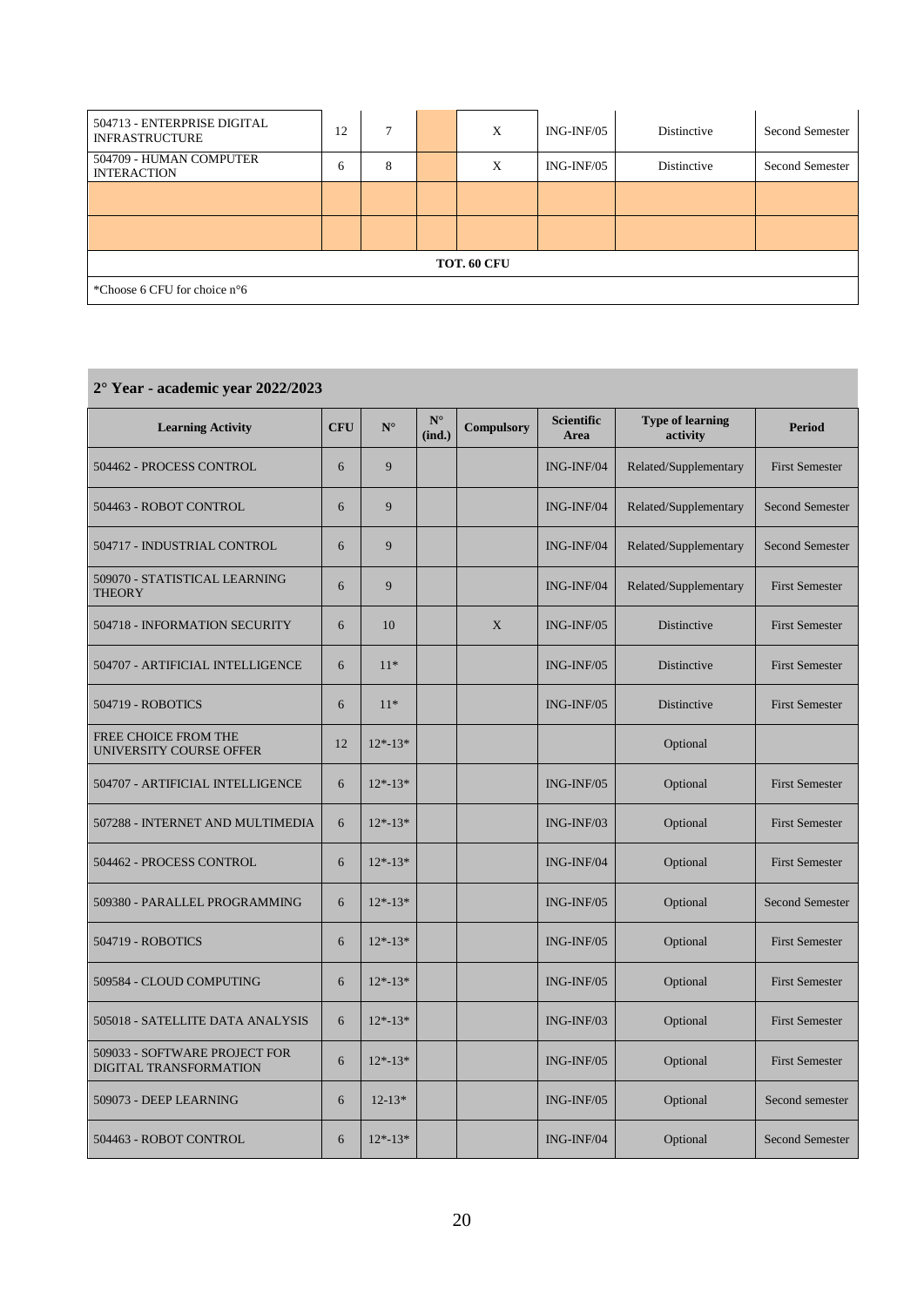| 504464 - ORGANIZATION THEORY<br><b>AND DESIGN</b>                                                                       | 6             | $12*-13*$ |  |              | $SECS-P/06$         | Optional   | <b>Second Semester</b> |  |
|-------------------------------------------------------------------------------------------------------------------------|---------------|-----------|--|--------------|---------------------|------------|------------------------|--|
| 501246 - ETICA AMBIENTALE                                                                                               | 3             | $14*$     |  |              | $SECS-P/13$         | Other      | <b>Second Semester</b> |  |
| 509350 - ETICA PER LA<br><b>PROGETTAZIONE</b>                                                                           | 3             | $14*$     |  |              | $SECS-P/13$         | Other      | <b>Second Semester</b> |  |
| 507220 - PLANNING, MANAGEMENT<br>AND SUPPLY OF GOODS AND<br><b>SERVICES</b>                                             | $\mathcal{R}$ | $14*$     |  |              | $ING-IND/35$        | Other      | <b>Second Semester</b> |  |
| 504860 - REGULATORY AFFAIRS<br>NELLA PROGETTAZIONE, SVILUPPO E<br><b>CERTIFICAZIONE DI DISPOSITIVI</b><br><b>MEDICI</b> | 3             | $14*$     |  |              | $ING-INF/06$        | Other      | <b>Second Semester</b> |  |
| 504722 - PROJECT WORK IN<br><b>COMPUTER ENGINEERING</b>                                                                 | 6             | $14*$     |  |              | <b>NN</b>           | Other      |                        |  |
| 503327 - MASTER THESIS                                                                                                  | 24            |           |  | $\mathbf{X}$ | PROFIN <sub>S</sub> | Final Exam |                        |  |
|                                                                                                                         |               |           |  |              |                     |            |                        |  |
|                                                                                                                         |               |           |  |              |                     |            |                        |  |
| TOT. 60 CFU                                                                                                             |               |           |  |              |                     |            |                        |  |

\*Choose 6 CFU for choice n°9; choose 6 CFU for choice n° 11; choose 12 CFU for choices n°12-13; choose 6 CFU for choice n°14

#### **TRACK 08 - DATA SCIENCE**

#### **1° Year - academic year 2021/2022**

| Attività Formativa                                           | <b>CFU</b> | $N^{\circ}$    | $N^{\circ}$<br>(ind.) | Obbl.                     | <b>Settore</b> | Tipo di attività<br>formativa | Periodo               |  |
|--------------------------------------------------------------|------------|----------------|-----------------------|---------------------------|----------------|-------------------------------|-----------------------|--|
| 507320 - DIGITAL CONTENT<br><b>RETRIEVAL</b>                 | 12         | 1              |                       | X                         | $ING-INF/05$   | Distinctive                   | All Year              |  |
| 504710 - NUMERICAL METHODS IN<br><b>ENGINEERING SCIENCES</b> | 6          | $\overline{2}$ |                       | X                         | <b>MAT/08</b>  | Related/Supplementary         | <b>First Semester</b> |  |
| 504712 - ADVANCED COMPUTER<br><b>ARCHITECTURE</b>            | 6          | 3              |                       | X                         | $ING-INF/05$   | Distinctive                   | <b>First Semester</b> |  |
| 509072 - WEB AND MULTIMEDIA<br><b>TECHNOLOGIES</b>           | 6          | $\overline{4}$ |                       | $\mathbf{x}$              | $ING-INF/05$   | <b>Distinctive</b>            | <b>First Semester</b> |  |
| 509070 - STATISTICAL LEARNING<br><b>THEORY</b>               | 6          | 5              |                       | $\mathbf{x}$              | ING-INF/04     | Distinctive                   | <b>First Semester</b> |  |
| 509074 - DATA SCIENCE AND BIG<br><b>DATA ANALYTICS</b>       | 6          | 6              |                       | $\boldsymbol{\mathrm{X}}$ | $ING-INF/05$   | Distinctive                   | Second Semester       |  |
| 504713 - ENTERPRISE DIGITAL<br><b>INFRASTRUCTURE</b>         | 12         | $\overline{7}$ |                       | X                         | $ING-INF/05$   | Distinctive                   | Second Semester       |  |
| 509071 - MACHINE LEARNING                                    | 6          | 8              |                       | X                         | $ING-INF/05$   | Distinctive                   | Second Semester       |  |
|                                                              |            |                |                       |                           |                |                               |                       |  |
|                                                              |            |                |                       |                           |                |                               |                       |  |
| TOT. 60 CFU                                                  |            |                |                       |                           |                |                               |                       |  |

#### **2° Year - academic year 2022/2023**

| <b>Learning Activity</b>         | CFU | $N^{\circ}$ | $N^{\circ}$<br>(ind.) | Compulsory | <b>Scientific</b><br>Area | <b>Type of learning</b><br>activity | Period                |
|----------------------------------|-----|-------------|-----------------------|------------|---------------------------|-------------------------------------|-----------------------|
| 505018 - SATELLITE DATA ANALYSIS |     |             |                       | X          | $ING-INF/03$              | Related/Supplementary               | <b>First Semester</b> |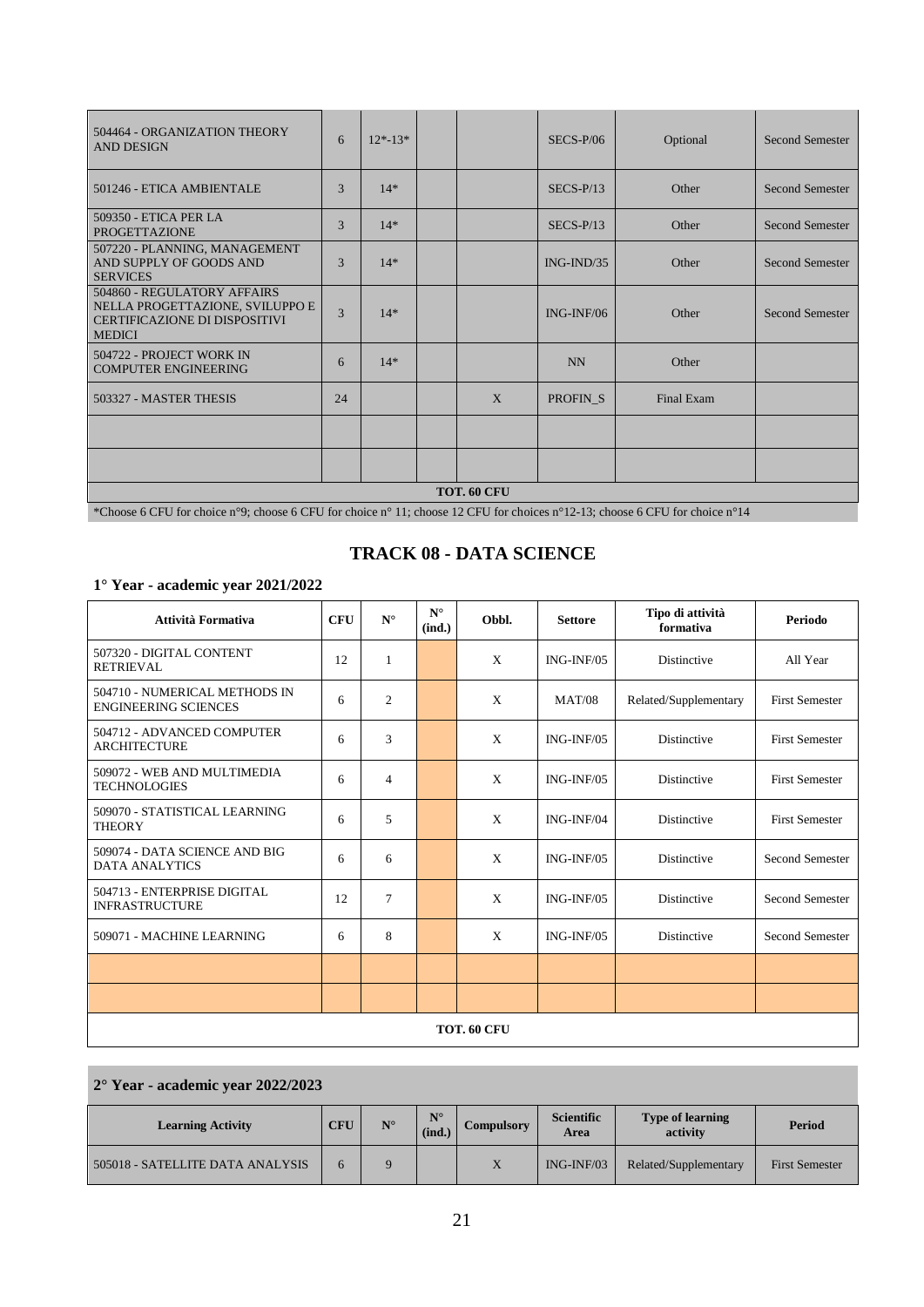| 504718 - INFORMATION SECURITY                                                                                           | 6              | 10         |  | X            | ING-INF/05    | Distinctive           | <b>First Semester</b>  |  |
|-------------------------------------------------------------------------------------------------------------------------|----------------|------------|--|--------------|---------------|-----------------------|------------------------|--|
| 509076 - FINANCIAL DATA SCIENCE                                                                                         | 6              | 11         |  | $\mathbf{X}$ | $SECS-P/06$   | Related/Supplementary | <b>First Semester</b>  |  |
| FREE CHOICE FROM THE<br>UNIVERSITY COURSE OFFER                                                                         | 12             |            |  |              |               | Optional              |                        |  |
| 509584 - CLOUD COMPUTING                                                                                                | 6              | $12 - 13*$ |  |              | ING-INF/05    | Optional              | <b>First Semester</b>  |  |
| 509033 - SOFTWARE PROJECT FOR<br>DIGITAL TRANSFORMATION                                                                 | 6              | $12*-13*$  |  |              | ING-INF/05    | Optional              | <b>First Semester</b>  |  |
| 509380 - PARALLEL PROGRAMMING                                                                                           | 6              | $12*-13*$  |  |              | $ING-INF/05$  | Optional              | <b>Second Semester</b> |  |
| 509073 - DEEP LEARNING                                                                                                  | 6              | $12 - 13*$ |  |              | ING-INF/05    | Optional              | Second semester        |  |
| 508734 - ADVANCED BIOMEDICAL<br><b>MACHINE LEARNING</b>                                                                 | 6              | $12-13*$   |  |              | ING-INF/06    | Optional              | Second semester        |  |
| 509005 - OPTIMIZATION MODELS AND<br>ALGORITHMS FOR DATA SCIENCE                                                         | 6              | $12-13*$   |  |              | <b>MAT/09</b> | Optional              | <b>Second Semester</b> |  |
| 501246 - ETICA AMBIENTALE                                                                                               | 3              | $14*$      |  |              | $SECS-P/13$   | Other                 | <b>Second Semester</b> |  |
| 509350 - ETICA PER LA<br><b>PROGETTAZIONE</b>                                                                           | 3              | $14*$      |  |              | $SECS-P/13$   | Other                 | <b>Second Semester</b> |  |
| 507220 - PLANNING, MANAGEMENT<br>AND SUPPLY OF GOODS AND<br><b>SERVICES</b>                                             | 3              | $14*$      |  |              | $ING-IND/35$  | Other                 | <b>Second Semester</b> |  |
| 504860 - REGULATORY AFFAIRS<br>NELLA PROGETTAZIONE, SVILUPPO E<br><b>CERTIFICAZIONE DI DISPOSITIVI</b><br><b>MEDICI</b> | $\overline{3}$ | $14*$      |  |              | ING-INF/06    | Other                 | <b>Second Semester</b> |  |
| 504722 - PROJECT WORK IN<br><b>COMPUTER ENGINEERING</b>                                                                 | 6              | $14*$      |  |              | <b>NN</b>     | Other                 |                        |  |
| 503327 - MASTER THESIS                                                                                                  | 24             |            |  | X            | PROFIN_S      | Final Exam            |                        |  |
|                                                                                                                         |                |            |  |              |               |                       |                        |  |
|                                                                                                                         |                |            |  |              |               |                       |                        |  |
| TOT. 60 CFU<br>$*$ Channel 10 CEU for the internet 210, 12, the set 6 CEU for the internet 4                            |                |            |  |              |               |                       |                        |  |

\*Choose 12 CFU for choices n°12-13; choose 6 CFU for choice n°14

**Date ………………………………………………. Signature …………………………………………………….**

**Variations on the study plan will not be approved unless they are justified by important reasons. If you wish to make different choices from the one provided, the study plan is individual. (WRITE THE NEW NAME OF EXAM IN THE COLORED BOX AND DRAW A LINE ON THE EXAM YOU WISH TO CHANGE. WRITE THE NUMBER OF CHOICE THE EXAM REFERS TO IN THE COLORED BOX) It is required to add a revenue stamo of 16€ to the form and the study plan will be submitted to the qualified Teaching Council**

**Approved by the Teaching Council of ....................................................................................** 

**THIS STUDY PLAN IS WRITTEN IN COMPLIANCE TO THE STUDY COURSE REGULATIONS AND TO THE STUDENT ENROLLMENT CLASS ("SCHEDA RAD")**

**HEAD OF THE TEACHING COUNCIL SIGNATURE ...................................................................................**